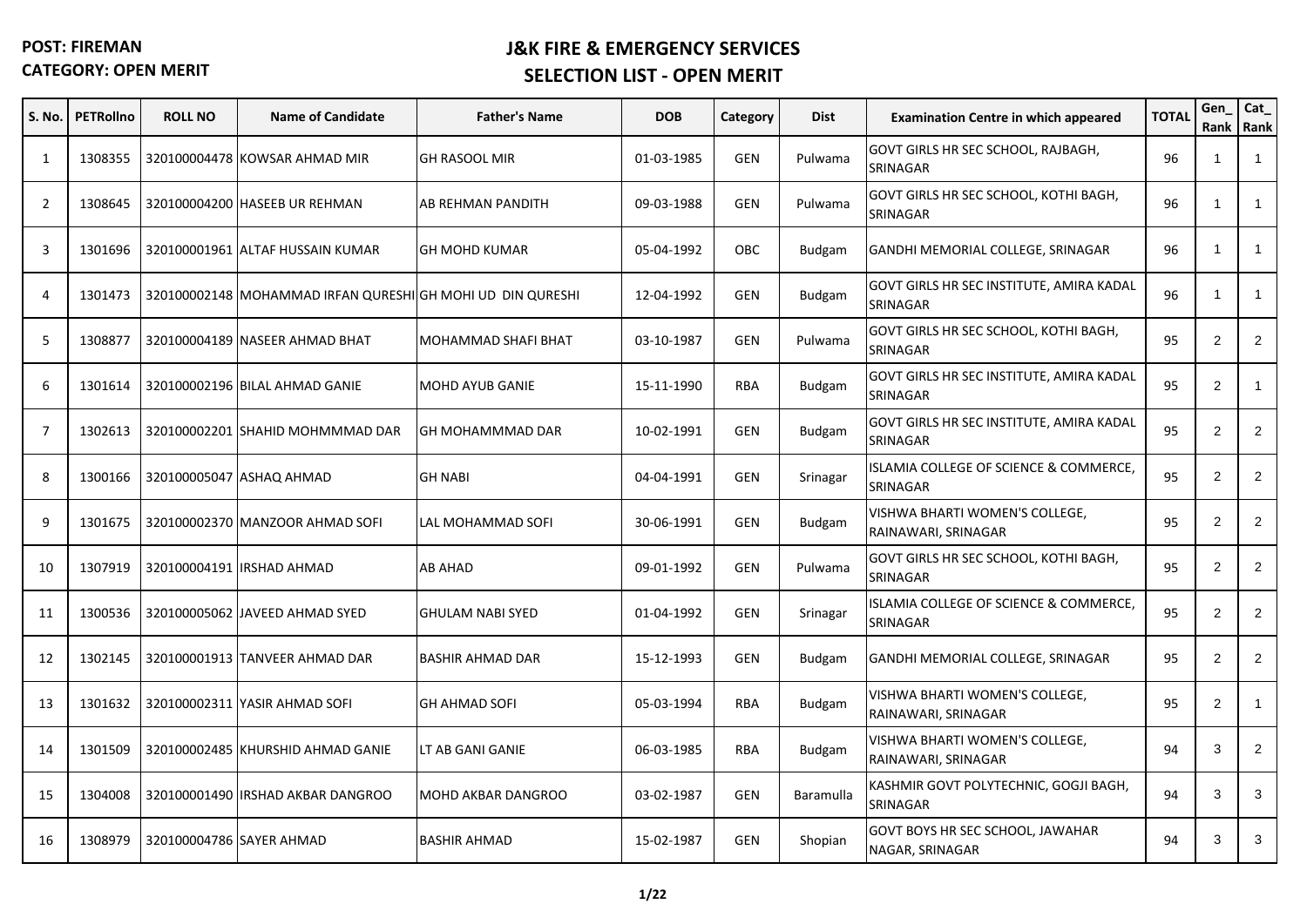| S. No. | <b>PETRollno</b> | <b>ROLL NO</b>          | <b>Name of Candidate</b>         | <b>Father's Name</b>      | <b>DOB</b> | Category   | <b>Dist</b>   | <b>Examination Centre in which appeared</b>                | <b>TOTAL</b> | Gen<br>Rank | Cat_<br>Rank   |
|--------|------------------|-------------------------|----------------------------------|---------------------------|------------|------------|---------------|------------------------------------------------------------|--------------|-------------|----------------|
| 17     | 1304701          |                         | 320100001049 WASEEM AHMAD DAR    | ABDUL AZIZ DAR            | 25-01-1989 | <b>GEN</b> | Bandipora     | KASHMIR GOVT POLYTECHNIC, GOGJI BAGH,<br>SRINAGAR          | 94           | 3           | 3              |
| 18     | 1303947          | 320100001408 AAMIR JOHN |                                  | LATE M RAMZAN RATHER      | 10-03-1989 | GEN        | Baramulla     | KASHMIR GOVT POLYTECHNIC, GOGJI BAGH,<br>SRINAGAR          | 94           | 3           | 3              |
| 19     | 1301665          |                         | 320100002512 JAVAID AHMAD DAR    | MOHAMMAD SULTAN DAR       | 10-03-1989 | <b>GEN</b> | <b>Budgam</b> | VISHWA BHARTI WOMEN'S COLLEGE,<br>RAINAWARI, SRINAGAR      | 94           | 3           | 3              |
| 20     | 1304748          |                         | 320100000726 WASEEM MAJEED       | ABDUL MAJEED MIR          | 01-02-1990 | GEN        | Bandipora     | GOVT GIRLS HSS, NAWAKADAL, SRINAGAR                        | 94           | 3           | 3              |
| 21     | 1301686          |                         | 320100002063 SERAJ MOHAMMAD DAR  | GHULAM MOHAMMAD DAR       | 17-02-1990 | GEN        | <b>Budgam</b> | GOVT GIRLS HR SEC INSTITUTE, AMIRA KADAL<br>SRINAGAR       | 94           | 3           | 3              |
| 22     | 1310755          | 310100000036 AMIR MALIK |                                  | MOHD AYOUB MALIK          | 05-05-1990 | <b>GEN</b> | Doda          | GOVT MAM COLLEGE, B.R. AMBEDKAR ROAD,<br>JAMMU             | 94           | 3           | 3              |
| 23     | 1302573          |                         | 320100002168 RAYEES AHMAD PARRAY | <b>MOHD AKRAM PARRAY</b>  | 01-07-1990 | <b>RBA</b> | <b>Budgam</b> | GOVT GIRLS HR SEC INSTITUTE, AMIRA KADAL<br>SRINAGAR       | 94           | 3           | $\overline{2}$ |
| 24     | 1309343          |                         | 320100004849 KHURSHID AHMAD LONE | <b>GH AHMAD LONE</b>      | 02-01-1991 | <b>GEN</b> | Shopian       | GOVT BOYS HR SEC SCHOOL, JAWAHAR<br>NAGAR, SRINAGAR        | 94           | 3           | 3              |
| 25     | 1307930          |                         | 320100004206 KHATEEB QADIR       | GH QADIR BHAT             | 04-03-1991 | <b>GEN</b> | Pulwama       | GOVT GIRLS HR SEC SCHOOL, KOTHI BAGH,<br>SRINAGAR          | 94           | 3           | 3              |
| 26     | 1300271          | 320100005145 MUNEER GUL |                                  | <b>GUL MOHAMMAD RESHI</b> | 13-07-1991 | <b>GEN</b> | Srinagar      | ISLAMIA COLLEGE OF SCIENCE & COMMERCE,<br>SRINAGAR         | 94           | 3           | 3              |
| 27     | 1308021          |                         | 320100004213 IRSHAD AHMAD MIR    | <b>GH MOHAMMAD MIR</b>    | 15-03-1992 | <b>GEN</b> | Pulwama       | GOVT GIRLS HR SEC SCHOOL, KOTHI BAGH,<br>SRINAGAR          | 94           | 3           | 3              |
| 28     | 1301142          |                         | 320100002895 MUDASIR AHMAD MIR   | <b>AB AHAD MIR</b>        | 01-09-1992 | <b>RBA</b> | Ganderbal     | GOVT MPML HR. SEC. INSTITUTE, SRINAGAR                     | 94           | 3           | $\overline{2}$ |
| 29     | 1303212          |                         | 320100001642 MEIRAJ UD DIN MALIK | LT GH MOHMMAD             | 20-10-1992 | GEN        | Baramulla     | TAHIRA KHANAM COLLEGE OF EDUCATION,<br><b>HMT SRINAGAR</b> | 94           | 3           | 3              |
| 30     | 1301927          |                         | 320100002280 WASEEM GANI         | <b>ABDUL GANIE DAR</b>    | 27-11-1993 | GEN        | Budgam        | TAHIRA KHANAM COLLEGE OF EDUCATION,<br><b>HMT SRINAGAR</b> | 94           | 3           | 3              |
| 31     | 1302306          |                         | 320100002501 SHAHID NAZIR WANI   | NAZIR AHMAD WANI          | 01-01-1994 | GEN        | Budgam        | VISHWA BHARTI WOMEN'S COLLEGE,<br>RAINAWARI, SRINAGAR      | 94           | 3           | 3              |
| 32     | 1304045          |                         | 320100001145 TANVIR AHMAD MALIK  | <b>MOHD SHABAN MALIK</b>  | 04-04-1994 | GEN        | Baramulla     | KASHMIR GOVT POLYTECHNIC, GOGJI BAGH,<br>SRINAGAR          | 94           | 3           | 3              |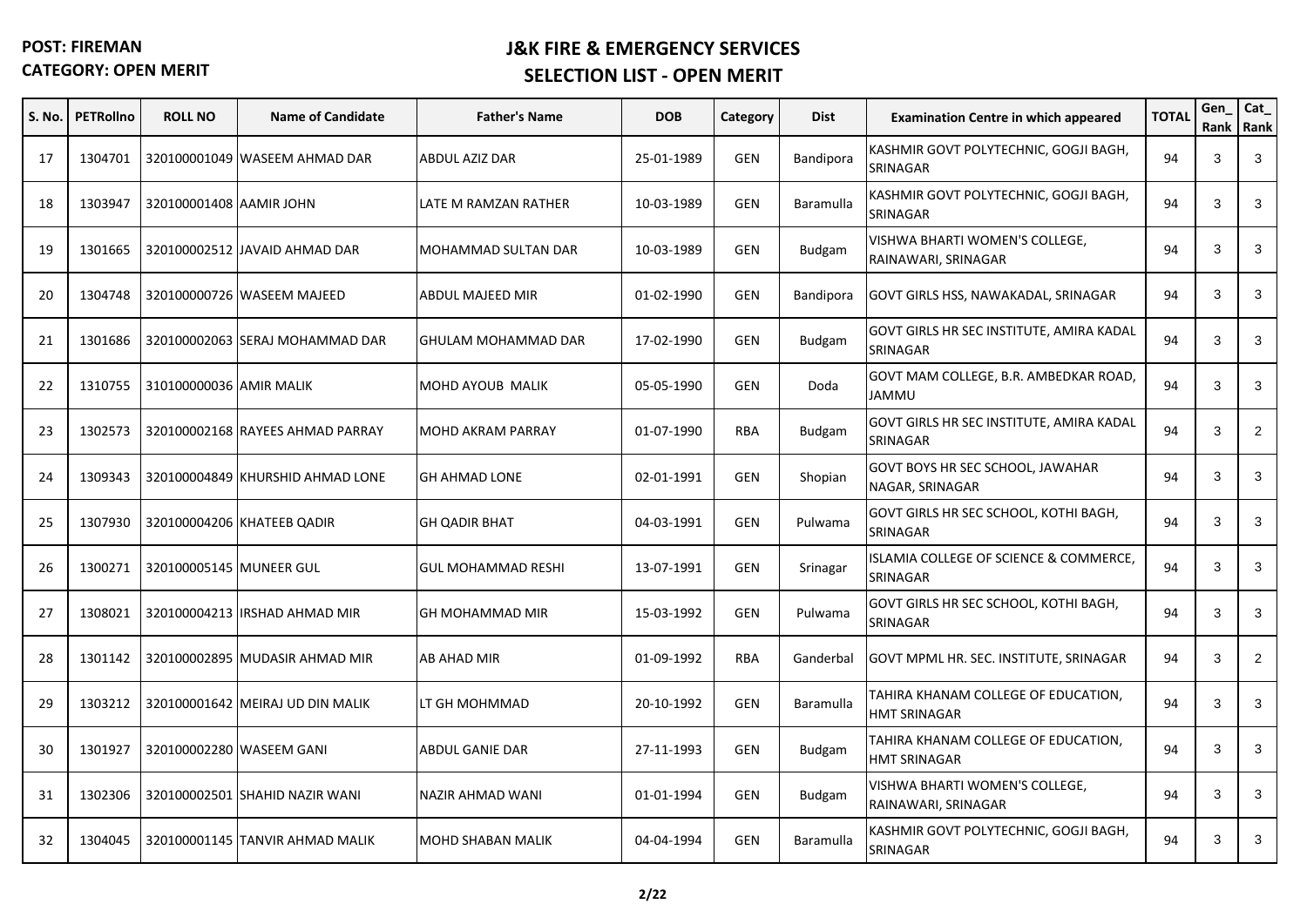| S. No. | <b>PETRollno</b> | <b>ROLL NO</b> | <b>Name of Candidate</b>          | <b>Father's Name</b>  | <b>DOB</b> | Category   | <b>Dist</b>      | <b>Examination Centre in which appeared</b>                   | <b>TOTAL</b> | Gen<br>Rank           | Cat_<br>Rank |
|--------|------------------|----------------|-----------------------------------|-----------------------|------------|------------|------------------|---------------------------------------------------------------|--------------|-----------------------|--------------|
| 33     | 1301038          |                | 320100003075 ROUF AHMAD MIR       | <b>GH NABI MIR</b>    | 08-10-1994 | <b>GEN</b> | Ganderbal        | <b>GOVT GIRLS HR SEC SCHOOL KHANYAR</b>                       | 94           | 3                     | 3            |
| 34     | 1308254          |                | 320100004405 BILAL AHMAD CHOPAN   | <b>GH MOHD CHOPAN</b> | 15-10-1985 | <b>GEN</b> | Pulwama          | GOVT GIRLS HR SEC SCHOOL, RAJBAGH,<br>SRINAGAR                | 93           | $\overline{4}$        | 4            |
| 35     | 1302651          |                | 320100001992 FIRDOUS AHMAD DAR    | AB AHAD DAR           | 27-10-1985 | <b>GEN</b> | <b>Budgam</b>    | GANDHI MEMORIAL COLLEGE, SRINAGAR                             | 93           | $\overline{4}$        | 4            |
| 36     | 1303987          |                | 320100001234 AEJAZ AHMAD LONE     | ALI MOHD LONE         | 09-09-1986 | <b>GEN</b> | Baramulla        | KASHMIR GOVT POLYTECHNIC, GOGJI BAGH,<br>SRINAGAR             | 93           | 4                     | 4            |
| 37     | 1308904          |                | 320100004564 NASEER AHMAD SOFI    | AB RASHID SOFI        | 03-10-1986 | <b>GEN</b> | Pulwama          | INSTITUTE OF HOTEL MANAGEMENT<br>RAJBAGH, SRINAGAR            | 93           | $\overline{4}$        | 4            |
| 38     | 1302688          |                | 320100002412 MOHD AMIN GANAIE     | MOHD SHABAN GANAIIE   | 19-12-1986 | <b>RBA</b> | Budgam           | VISHWA BHARTI WOMEN'S COLLEGE,<br>RAINAWARI, SRINAGAR         | 93           | $\overline{4}$        | 3            |
| 39     | 1311441          |                | 310100001600 SURINDER KUMAR       | <b>SHIVE RAM</b>      | 25-01-1987 | <b>RBA</b> | Udhampur         | GOVT GGM SCIENCE COLLEGE, CANAL ROAD,<br>UMMAL                | 93           | $\overline{4}$        | 3            |
| 40     | 1309243          |                | 320100004767 BILAL AHMAD GANIE    | ABDUL RAZAQ GANIE     | 28-05-1987 | <b>RBA</b> | Shopian          | GOVT BOYS HR SEC SCHOOL, JAWAHAR<br>NAGAR, SRINAGAR           | 93           | $\overline{4}$        | 3            |
| 41     | 1308598          |                | 320100004386 MANSOOR AHMAD SHIEKH | AB RAHIM SHIEKH       | 08-01-1988 | <b>RBA</b> | Pulwama          | GOVT GIRLS HR SEC SCHOOL, RAJBAGH,<br>SRINAGAR                | 93           | $\overline{4}$        | 3            |
| 42     | 1304068          |                | 320100001164 TARIQ AHMAD GANAI    | AB KHALIQ GANAI       | 02-02-1988 | <b>GEN</b> | <b>Baramulla</b> | KASHMIR GOVT POLYTECHNIC, GOGJI BAGH,<br>SRINAGAR             | 93           | $\overline{4}$        | 4            |
| 43     | 1309869          |                | 310100000317 SANJEEV KUMAR        | <b>GHARU RAM</b>      | 06-02-1988 | <b>SC</b>  | Jammu            | GOVT MAM COLLEGE, B.R. AMBEDKAR ROAD,<br>JAMMU                | 93           | $\overline{4}$        | $\mathbf{1}$ |
| 44     | 1302153          |                | 320100001853 SHABIR AHMAD BHAT    | AB KABIR BHAT         | 01-05-1988 | <b>GEN</b> | <b>Budgam</b>    | GANDHI MEMORIAL COLLEGE, SRINAGAR                             | 93           | 4                     | 4            |
| 45     | 1308002          |                | 320100005176 NISAR AHMAD BHAT     | AB AZIZ BHAT          | 12-12-1988 | <b>GEN</b> | Pulwama          | <b>ISLAMIA COLLEGE OF SCIENCE &amp; COMMERCE,</b><br>SRINAGAR | 93           | $\overline{4}$        | 4            |
| 46     | 1308153          |                | 320100004403 RAFIQ AHAMD WANI     | MOHD ASSAN WANI       | 05-03-1989 | <b>RBA</b> | Pulwama          | GOVT GIRLS HR SEC SCHOOL, RAJBAGH,<br>SRINAGAR                | 93           | $\overline{4}$        | 3            |
| 47     | 1308295          |                | 320100004506 SHABIR AHMAD BHAT    | <b>AB GANI BHAT</b>   | 10-03-1989 | <b>GEN</b> | Pulwama          | GOVT GIRLS HR SEC SCHOOL, RAJBAGH,<br>SRINAGAR                | 93           | $\overline{4}$        | 4            |
| 48     | 1311140          |                | 310100001463 SURINDER SINGH       | PRITAM SINGH          | 31-07-1989 | <b>RBA</b> | Ramban           | GOVT GGM SCIENCE COLLEGE, CANAL ROAD,<br>JAMMU                | 93           | $\boldsymbol{\Delta}$ | 3            |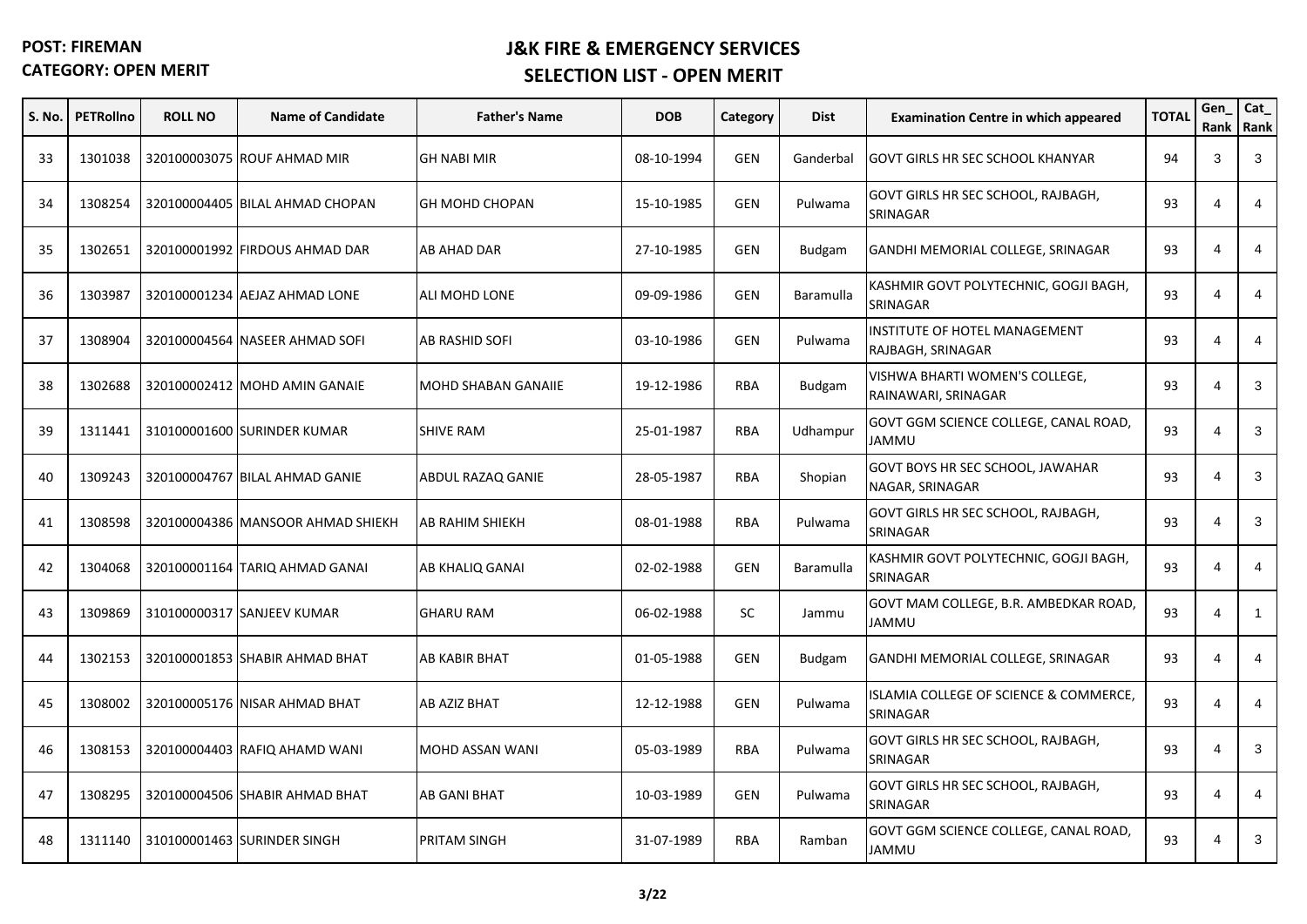| S. No. | <b>PETRollno</b> | <b>ROLL NO</b>           | <b>Name of Candidate</b>          | <b>Father's Name</b>        | <b>DOB</b> | Category   | <b>Dist</b>      | <b>Examination Centre in which appeared</b>                       | <b>TOTAL</b> | Gen<br>Rank             | Cat_<br>Rank |
|--------|------------------|--------------------------|-----------------------------------|-----------------------------|------------|------------|------------------|-------------------------------------------------------------------|--------------|-------------------------|--------------|
| 49     | 1301015          |                          | 320100002836 ALTAF HUSSAIN MIR    | HILAL AH MIR                | 07-11-1989 | <b>GEN</b> | Ganderbal        | GOVT MPML HR. SEC. INSTITUTE, SRINAGAR                            | 93           | $\overline{4}$          | 4            |
| 50     | 1304696          |                          | 320100000909 MUBASHIR MAQBOOL     | MOHAMMAD MAQBOOL DAR        | 04-01-1990 | <b>GEN</b> | Bandipora        | KASHMIR GOVT POLYTECHNIC, GOGJI BAGH,<br>SRINAGAR                 | 93           | $\overline{4}$          | 4            |
| 51     | 1302164          |                          | 320100002532 KHURSHEED AHMAD BHAT | <b>ALI MOHD BHAT</b>        | 02-03-1990 | <b>RBA</b> | <b>Budgam</b>    | VISHWA BHARTI WOMEN'S COLLEGE,<br>RAINAWARI, SRINAGAR             | 93           | $\overline{\mathbf{A}}$ | 3            |
| 52     | 1308600          |                          | 320100004297 KHURSHEED AHMAD SHAH | AB RASHID SHAH              | 15-07-1990 | <b>GEN</b> | Pulwama          | GOVT GIRLS HR SEC SCHOOL, KOTHI BAGH,<br>SRINAGAR                 | 93           | $\overline{4}$          | 4            |
| 53     | 1311040          |                          | 310100001339 ALI MOHD NAIK        | SHER MOHD NAIK              | 07-08-1990 | GEN        | Ramban           | GOVT GGM SCIENCE COLLEGE, CANAL ROAD,<br>JAMMU                    | 93           | $\overline{4}$          | 4            |
| 54     | 1302383          |                          | 320100001866 UMAR AKBER DAR       | <b>MOHD AKBER DAR</b>       | 30-12-1990 | <b>GEN</b> | <b>Budgam</b>    | GANDHI MEMORIAL COLLEGE, SRINAGAR                                 | 93           | $\overline{4}$          | 4            |
| 55     | 1309104          |                          | 320100004788 MUDASIR AHMAD BHAT   | <b>MOHD KHALIL BHAT</b>     | 13-01-1991 | <b>GEN</b> | Shopian          | GOVT BOYS HR SEC SCHOOL, JAWAHAR<br>NAGAR, SRINAGAR               | 93           | $\overline{4}$          | 4            |
| 56     | 1312067          |                          | 310100001029 SUMIT SHARMA         | SAT PAL SHARMA              | 02-02-1991 | <b>ALC</b> | Rajouri          | GOVT GGM SCIENCE COLLEGE, CANAL ROAD,<br>JAMMU                    | 93           | $\overline{4}$          | $\mathbf{1}$ |
| 57     | 1310116          |                          | 310100000212 RAZAQ HUSSAIN        | <b>ANWAR ALI</b>            | 06-03-1991 | ST         | Jammu            | GOVT MAM COLLEGE, B.R. AMBEDKAR ROAD,<br>JAMMU                    | 93           | $\overline{4}$          | $\mathbf{1}$ |
| 58     | 1300778          |                          | 320100003088 YOUNIS MOHMAD SALEEM | <b>GULAM MOHAMAD HAKEEM</b> | 25-10-1991 | <b>GEN</b> | Ganderbal        | <b>GOVT GIRLS HR SEC SCHOOL KHANYAR</b>                           | 93           | $\overline{4}$          | 4            |
| 59     | 1305536          |                          | 320100003576 SHABIR AHMAD PIR     | AB MAJID PIR                | 01-01-1992 | <b>GEN</b> | Kupwara          | MINTOO CIRCLE ENG. MED. SR. SEC. SCHOOL,<br>ALUCHI BAGH, SRINAGAR | 93           | $\overline{4}$          | 4            |
| 60     | 1302357          |                          | 320100002652 JAHANGER AHAD        | <b>ABDUL AHAD SOFI</b>      | 04-03-1992 | <b>GEN</b> | <b>Budgam</b>    | VISHWA BHARATHI HR SEC SCHOOL,<br>RAINAWARI, SRINAGAR             | 93           | $\overline{4}$          | 4            |
| 61     | 1310572          | 310100000141 SUNIL KUMAR |                                   | VIKEEL CHAND                | 13-07-1992 | SC         | Doda             | GOVT MAM COLLEGE, B.R. AMBEDKAR ROAD,<br>JAMMU                    | 93           | $\overline{4}$          | $\mathbf{1}$ |
| 62     | 1304197          |                          | 320100000990 RAMEEZ AHMAD DAR     | MOHD SHAFI DAR              | 09-08-1992 | <b>GEN</b> | <b>Bandipora</b> | KASHMIR GOVT POLYTECHNIC, GOGJI BAGH,<br>SRINAGAR                 | 93           | $\overline{4}$          | 4            |
| 63     | 1312139          |                          | 310100000960 QASER MEHMOOD        | <b>MANIR HUSSAIN</b>        | 25-02-1993 | <b>RBA</b> | Rajouri          | GOVT MAM COLLEGE, B.R. AMBEDKAR ROAD,<br>JAMMU                    | 93           | $\overline{4}$          | 3            |
| 64     | 1308602          |                          | 320100004576 AMIR RASHID SHAH     | AB RASHID SHAH              | 02-03-1993 | <b>GEN</b> | Pulwama          | INSTITUTE OF HOTEL MANAGEMENT<br>RAJBAGH, SRINAGAR                | 93           | $\boldsymbol{\Delta}$   | 4            |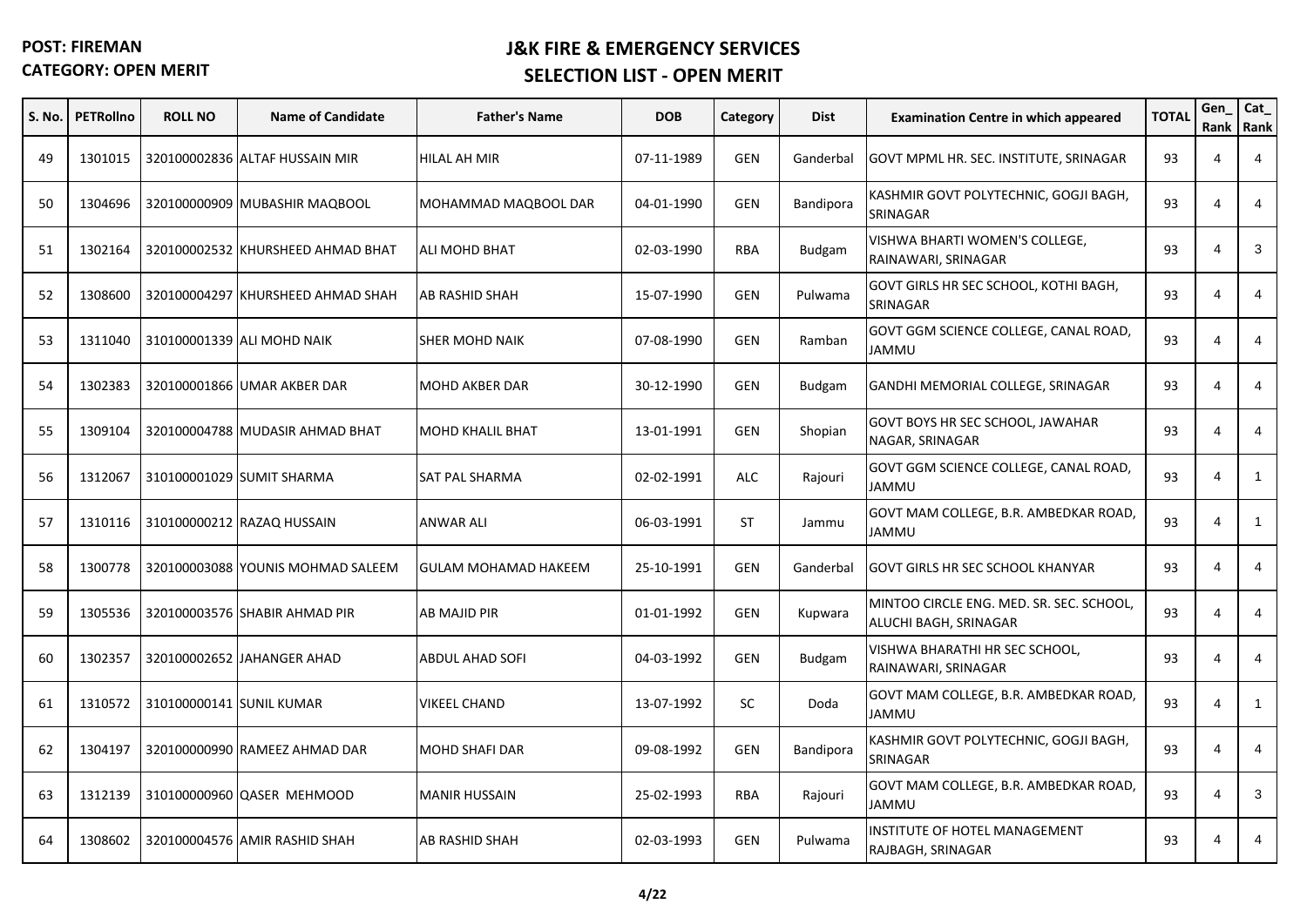| S. No. | <b>PETRollno</b> | <b>ROLL NO</b>           | <b>Name of Candidate</b>         | <b>Father's Name</b>       | <b>DOB</b> | Category   | <b>Dist</b>   | <b>Examination Centre in which appeared</b>                  | <b>TOTAL</b> | Gen<br>Rank Rank | Cat_           |
|--------|------------------|--------------------------|----------------------------------|----------------------------|------------|------------|---------------|--------------------------------------------------------------|--------------|------------------|----------------|
| 65     | 1310557          |                          | 310100001534 MOHD YASSAR         | <b>ABDUL LATIF</b>         | 08-03-1993 | ST         | Samba         | GOVT GGM SCIENCE COLLEGE, CANAL ROAD,<br>JAMMU               | 93           | 4                | $\mathbf{1}$   |
| 66     | 1300734          |                          | 320100003029 WASEEM AH GANIE     | AB REHMAN GANIE            | 12-03-1993 | <b>GEN</b> | Ganderbal     | GOVT GIRLS HR SEC SCHOOL KHANYAR                             | 93           | $\overline{4}$   | $\overline{4}$ |
| 67     | 1301744          | 320100001886 SOHAIL NABI |                                  | <b>GH NABI DAR</b>         | 04-08-1993 | <b>GEN</b> | <b>Budgam</b> | GANDHI MEMORIAL COLLEGE, SRINAGAR                            | 93           | $\overline{4}$   | 4              |
| 68     | 1300351          |                          | 320100004963 ZAHID AHMAD BHAT    | <b>GULAM MOHAMMAD BHAT</b> | 16-03-1994 | <b>GEN</b> | Srinagar      | GOVT BOYS HR SEC SCHOOL, JAWAHAR<br>NAGAR, SRINAGAR          | 93           | $\overline{4}$   | 4              |
| 69     | 1302083          |                          | 320100002269 ISHFAQ Ah BHAT      | MOHD YAQOOB BHAT           | 17-03-1994 | <b>RBA</b> | Budgam        | TAHIRA KHANAM COLLEGE OF EDUCATION,<br><b>HMT SRINAGAR</b>   | 93           | $\overline{4}$   | 3              |
| 70     | 1301929          |                          | 320100002471 FAROOZ AHMAD BHAT   | NAZIR AHMAD BHAT           | 10-06-1994 | <b>RBA</b> | Budgam        | VISHWA BHARTI WOMEN'S COLLEGE,<br>RAINAWARI, SRINAGAR        | 93           | $\overline{4}$   | 3              |
| 71     | 1302630          |                          | 320100002430 RAYEES AH CHOPAN    | AB GANI CHOPAN             | 10-11-1994 | <b>RBA</b> | Budgam        | VISHWA BHARTI WOMEN'S COLLEGE,<br>RAINAWARI, SRINAGAR        | 93           | $\overline{4}$   | 3              |
| 72     | 1304567          |                          | 320100001011 MEHRAJ Ud DIN       | AB REHMAN DAR              | 01-03-1985 | <b>GEN</b> | Bandipora     | KASHMIR GOVT POLYTECHNIC, GOGJI BAGH,<br>SRINAGAR            | 92           | 5                | 5              |
| 73     | 1302811          |                          | 320100002362 ZAHOOR AHMAD GANIE  | <b>GH MOHD GANIE</b>       | 01-03-1985 | <b>RBA</b> | <b>Budgam</b> | VISHWA BHARTI WOMEN'S COLLEGE,<br>RAINAWARI, SRINAGAR        | 92           | $\,$ 5 $\,$      | 4              |
| 74     | 1302031          |                          | 320100002229 WAJID AHMAD DAR     | <b>ALI MOHD DAR</b>        | 25-03-1985 | <b>GEN</b> | <b>Budgam</b> | TAHIRA KHANAM COLLEGE OF EDUCATION,<br>HMT SRINAGAR          | 92           | $\,$ 5 $\,$      | 5              |
| 75     | 1300364          |                          | 320100005170 MUSHTAQ AHMED RESHI | WALI MOHAMED RESHI         | 09-10-1985 | <b>GEN</b> | Srinagar      | ISLAMIA COLLEGE OF SCIENCE & COMMERCE,<br>SRINAGAR           | 92           | 5                | 5              |
| 76     | 1307713          |                          | 320100003453 ZAHOOR AHMAD ITOO   | <b>GULZAR AHMAD ITOO</b>   | 18-01-1986 | <b>GEN</b> | Kulgam        | TAHIRA KHANAM COLLEGE OF EDUCATION,<br><b>HMT SRINAGAR</b>   | 92           | 5                | 5              |
| 77     | 1309512          |                          | 310300000004 RASHPAL SHARMA      | <b>MADAN LAL</b>           | 23-10-1986 | <b>GEN</b> | Jammu         | GOVT GGM SCIENCE COLLEGE, CANAL ROAD,<br>JAMMU               | 92           | 5                | 5              |
| 78     | 1308890          |                          | 320100004556 RIYAZ AHMAD WANI    | FAROOQ AHMAD WANI          | 15-02-1987 | <b>GEN</b> | Pulwama       | INSTITUTE OF HOTEL MANAGEMENT<br>RAJBAGH, SRINAGAR           | 92           | 5                | 5              |
| 79     | 1306081          |                          | 320100000056 IMRAN AHMAD DAR     | FAROOQ AHMAD DAR           | 02-04-1987 | <b>GEN</b> | Anantnag      | ABDUL AHAD AZAD MEMORIAL DEGREE<br>COLLEGE, BEMINA, SRINAGAR | 92           | 5                | 5              |
| 80     | 1307590          |                          | 320100003294 AB SHAKOOR BHAT     | LATE SONA ULLAH BHAT       | 30-04-1987 | <b>GEN</b> | Kulgam        | GOVT WOMEN POLYTECHNIC COLLEGE,<br>BEMINA, SRINAGAR          | 92           | 5                | 5              |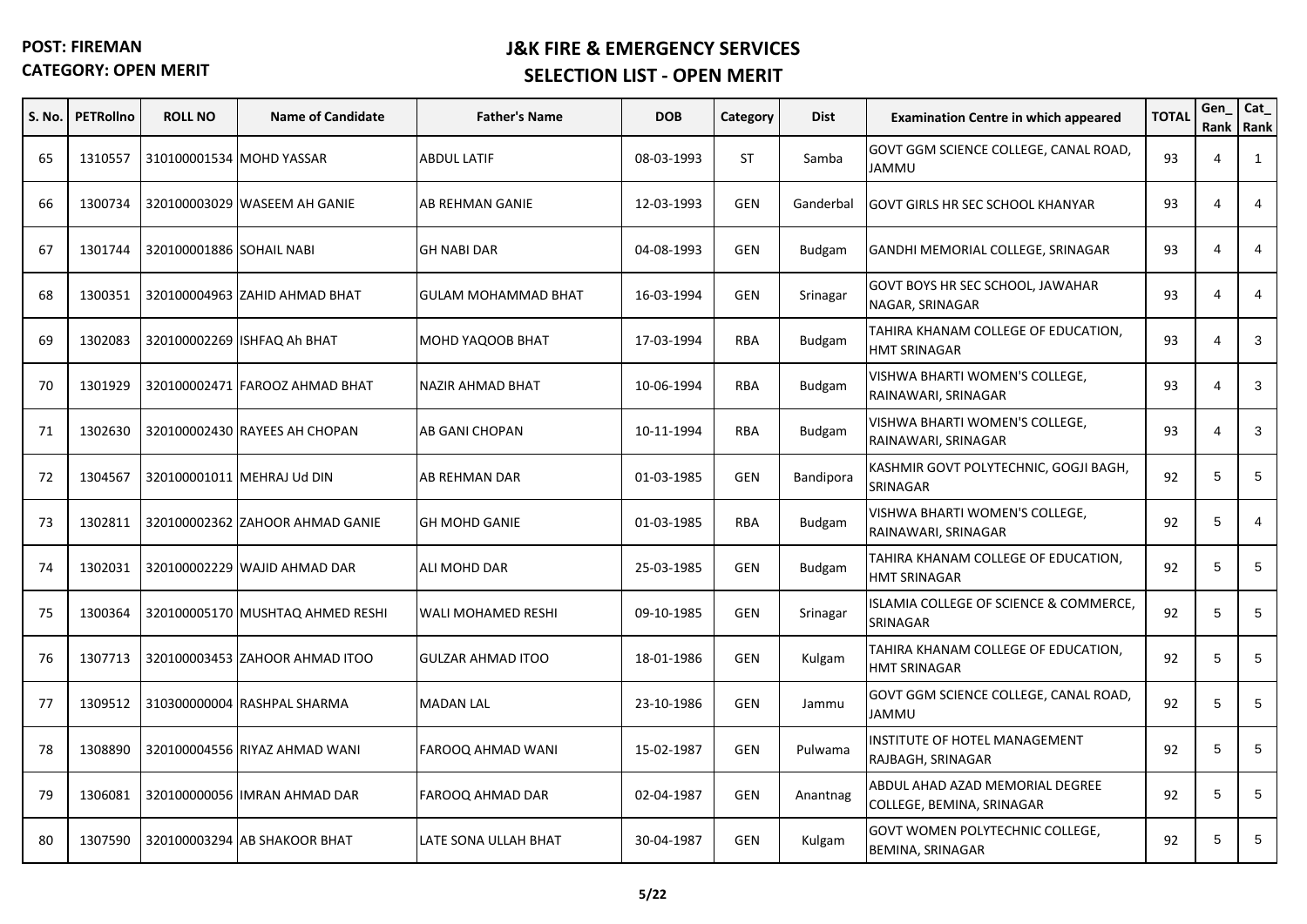| S. No. | <b>PETRollno</b> | <b>ROLL NO</b>          | <b>Name of Candidate</b>                                | <b>Father's Name</b>       | <b>DOB</b> | Category   | <b>Dist</b>      | <b>Examination Centre in which appeared</b>                  | <b>TOTAL</b> | Gen | Cat_<br>Rank Rank |
|--------|------------------|-------------------------|---------------------------------------------------------|----------------------------|------------|------------|------------------|--------------------------------------------------------------|--------------|-----|-------------------|
| 81     | 1304787          |                         | 320100000929 PERVAZE AHMAD PAREY                        | <b>GHULAM MOHMAD PAREY</b> | 11-11-1987 | <b>GEN</b> | Bandipora        | KASHMIR GOVT POLYTECHNIC, GOGJI BAGH,<br>SRINAGAR            | 92           | 5   | 5                 |
| 82     | 1302673          |                         | 320100002110 FAROOQ AHMAD RATHER                        | LATE MOHD RAMZAZ RATHER    | 27-11-1987 | <b>RBA</b> | Budgam           | GOVT GIRLS HR SEC INSTITUTE, AMIRA KADAL<br>SRINAGAR         | 92           | 5   | $\overline{4}$    |
| 83     | 1304727          |                         | 320100000808 MOHAMMAD YOUNIS SHEIKH BASHIR AHMAD SHEIKH |                            | 30-11-1987 | <b>GEN</b> | <b>Bandipora</b> | TAHIRA KHANAM COLLEGE OF EDUCATION,<br><b>HMT SRINAGAR</b>   | 92           | 5   | 5                 |
| 84     | 1302385          |                         | 320100001912 SHOWKAT AHMAD DAR                          | MOHAMMAD RAMZAN            | 01-12-1987 | <b>GEN</b> | <b>Budgam</b>    | GANDHI MEMORIAL COLLEGE, SRINAGAR                            | 92           | 5   | 5                 |
| 85     | 1307460          |                         | 320100003269 WASIM AKRAM BHAT                           | <b>MOHD AKRAM BHAT</b>     | 07-12-1988 | RBA        | Kulgam           | GOVT WOMEN POLYTECHNIC COLLEGE,<br>BEMINA, SRINAGAR          | 92           | 5   | 4                 |
| 86     | 1302194          |                         | 320100001825 NASEER AHMAD DAR                           | <b>GH HASSAN DAR</b>       | 10-02-1989 | <b>GEN</b> | <b>Budgam</b>    | GANDHI MEMORIAL COLLEGE, SRINAGAR                            | 92           | 5   | 5                 |
| 87     | 1308346          |                         | 320100004668 MUZAFFER AHMAD WANI                        | <b>GH NABI WANI</b>        | 12-03-1989 | <b>GEN</b> | Pulwama          | INSTITUTE OF HOTEL MANAGEMENT<br>RAJBAGH, SRINAGAR           | 92           | 5   | 5                 |
| 88     | 1306416          |                         | 320100000237 REYAZ AHMAD SEH                            | <b>MOHD RAMZAN SEH</b>     | 22-08-1989 | <b>GEN</b> | Anantnag         | ABDUL AHAD AZAD MEMORIAL DEGREE<br>COLLEGE, BEMINA, SRINAGAR | 92           | 5   | 5                 |
| 89     | 1311701          | 310100000713 AJAZ AHMED |                                                         | <b>FATEH MOHD</b>          | 01-01-1990 | <b>ST</b>  | Poonch           | GOVT MAM COLLEGE, B.R. AMBEDKAR ROAD,<br><b>JAMMU</b>        | 92           | 5   | $\overline{2}$    |
| 90     | 1310781          |                         | 310100000082 KHALID HuSSAIN                             | AB KARIM NAIK              | 18-02-1990 | <b>RBA</b> | Doda             | GOVT MAM COLLEGE, B.R. AMBEDKAR ROAD,<br><b>UMMAL</b>        | 92           | 5   | $\overline{4}$    |
| 91     | 1303866          |                         | 320100001335 IMTIYAZ AHMAD DAR                          | MOHAMMAD RAMZAN DAR        | 26-02-1990 | <b>GEN</b> | Baramulla        | KASHMIR GOVT POLYTECHNIC, GOGJI BAGH,<br>SRINAGAR            | 92           | 5   | 5                 |
| 92     | 1309212          |                         | 320100004721 TAJAMAUL ISLAM                             | MMAD SIKANDER LONE         | 05-03-1990 | GEN        | Shopian          | GOVT BOYS HR SEC SCHOOL, JAWAHAR<br>NAGAR, SRINAGAR          | 92           | 5   | 5                 |
| 93     | 1303619          |                         | 320100001241 RAMEEZ AHMAD BHAT                          | <b>ABDUL MAJEED BHAT</b>   | 02-04-1990 | <b>GEN</b> | Baramulla        | KASHMIR GOVT POLYTECHNIC, GOGJI BAGH,<br>SRINAGAR            | 92           | 5   | 5                 |
| 94     | 1303858          |                         | 320100001175 SHABIR AHMAD LONE                          | <b>MOHD SABIR LONE</b>     | 08-04-1990 | <b>GEN</b> | <b>Baramulla</b> | KASHMIR GOVT POLYTECHNIC, GOGJI BAGH,<br>SRINAGAR            | 92           | 5   | 5                 |
| 95     | 1303355          |                         | 320100001151 MEHRAJ U DIN BHAT                          | KHAZIR MOHD BHAT           | 16-10-1990 | <b>GEN</b> | Baramulla        | KASHMIR GOVT POLYTECHNIC, GOGJI BAGH,<br>SRINAGAR            | 92           | 5   | 5                 |
| 96     | 1309812          |                         | 310100000336 SANDEEP KUMAR                              | <b>KAMAL SARUP</b>         | 07-01-1991 | <b>GEN</b> | Jammu            | GOVT MAM COLLEGE, B.R. AMBEDKAR ROAD,<br>JAMMU               | 92           | 5   | 5                 |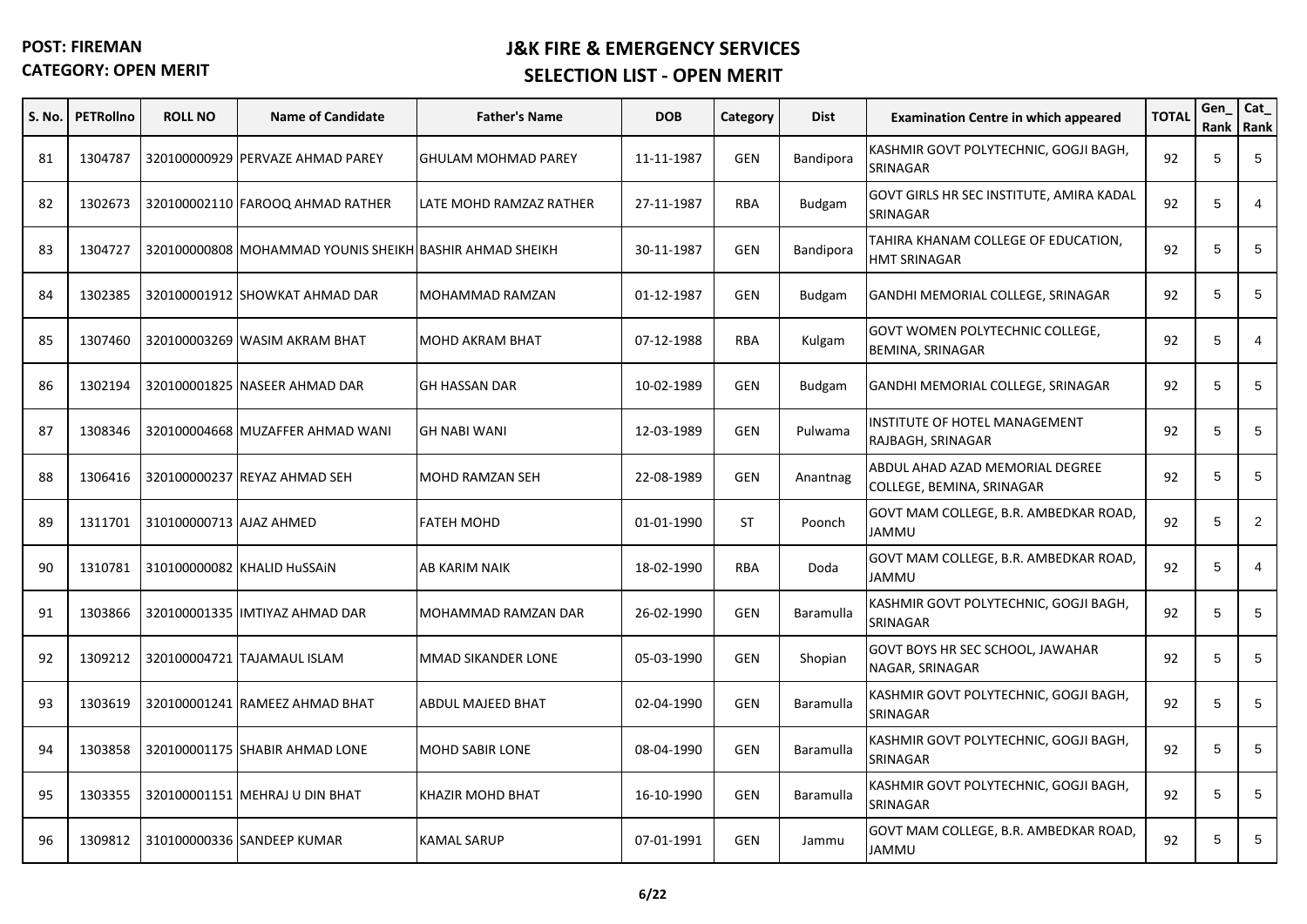| S. No. | <b>PETRollno</b> | <b>ROLL NO</b>            | <b>Name of Candidate</b>                              | <b>Father's Name</b>      | <b>DOB</b> | Category   | <b>Dist</b>   | <b>Examination Centre in which appeared</b>                       | <b>TOTAL</b> | Gen<br>Rank Rank | Cat_           |
|--------|------------------|---------------------------|-------------------------------------------------------|---------------------------|------------|------------|---------------|-------------------------------------------------------------------|--------------|------------------|----------------|
| 97     | 1301585          |                           | 320100002291 SHAHEEN AHMAD BHAT                       | <b>GH MOHI DIN BHAT</b>   | 02-02-1991 | <b>GEN</b> | <b>Budgam</b> | TAHIRA KHANAM COLLEGE OF EDUCATION,<br>HMT SRINAGAR               | 92           | 5                | 5              |
| 98     | 1301432          |                           | 320100002137 SHOWKAT AHMAD DAR                        | AB SALAM DAR              | 01-03-1991 | <b>GEN</b> | <b>Budgam</b> | GOVT GIRLS HR SEC INSTITUTE, AMIRA KADAL<br>SRINAGAR              | 92           | 5                | 5              |
| 99     | 1311054          |                           | 310100001443 TANVEER AHMED NAIK                       | <b>GHULAM RASOOL NAIK</b> | 03-03-1991 | <b>RBA</b> | Ramban        | GOVT GGM SCIENCE COLLEGE, CANAL ROAD,<br>UMMAL                    | 92           | 5                | $\overline{4}$ |
| 100    | 1301527          |                           | 320100001846 YOUNIS AHMAD GANIE                       | AB RASHID GANIE           | 15-03-1991 | <b>OBC</b> | <b>Budgam</b> | GANDHI MEMORIAL COLLEGE, SRINAGAR                                 | 92           | 5                | $\overline{2}$ |
| 101    | 1308057          | 320100004502 TARIQ RASHID |                                                       | AB RASHID HURRAH          | 18-03-1991 | <b>GEN</b> | Pulwama       | GOVT GIRLS HR SEC SCHOOL, RAJBAGH,<br>SRINAGAR                    | 92           | 5                | 5              |
| 102    | 1310556          |                           | 310100001555 MANEER HUSSAIN                           | <b>SULTAN MOHD</b>        | 16-04-1991 | ST         | Samba         | GOVT GGM SCIENCE COLLEGE, CANAL ROAD,<br>JAMMU                    | 92           | 5                | $\overline{2}$ |
| 103    | 1308357          |                           | 320100004217 SAMEER AHMAD BHAT                        | <b>MOHD AKBAR BHAT</b>    | 29-04-1991 | <b>GEN</b> | Pulwama       | GOVT GIRLS HR SEC SCHOOL, KOTHI BAGH,<br>SRINAGAR                 | 92           | 5                | 5              |
| 104    | 1302728          | 320100002062 UMAR JAN     |                                                       | ALI MOHD YATOO            | 29-05-1991 | <b>GEN</b> | <b>Budgam</b> | GOVT GIRLS HR SEC INSTITUTE, AMIRA KADAL<br>SRINAGAR              | 92           | 5                | 5              |
| 105    | 1300657          |                           | 320100002845 RAMEEZ RAJA RATHER                       | <b>ABDUL AHAD RATHER</b>  | 15-09-1991 | <b>GEN</b> | Ganderbal     | GOVT MPML HR. SEC. INSTITUTE, SRINAGAR                            | 92           | 5                | 5              |
| 106    | 1302036          |                           | 320100001965 MANZOOR AHMAD NAJAR                      | ABDUL SALAM NAJAR         | 05-11-1991 | <b>RBA</b> | <b>Budgam</b> | GANDHI MEMORIAL COLLEGE, SRINAGAR                                 | 92           | 5                | $\overline{4}$ |
| 107    | 1309668          | 310100000415 RAJESH LAL   |                                                       | <b>MOHAN LAL</b>          | 28-03-1992 | <b>GEN</b> | Jammu         | GOVT MAM COLLEGE, B.R. AMBEDKAR ROAD,<br>UMMAL                    | 92           | 5                | 5              |
| 108    | 1305616          |                           | 320100003813 GAWHAR AHMAD KHAN                        | SHEER AHMAD KHAN          | 17-04-1992 | <b>GEN</b> | Kupwara       | MINTOO CIRCLE ENG. MED. SR. SEC. SCHOOL,<br>ALUCHI BAGH, SRINAGAR | 92           | 5                | 5              |
| 109    | 1305042          |                           | 320100003927 MOHAMMAD ABDUL QUYOONGULAM MOHAMMAD BHAT |                           | 30-04-1992 | <b>GEN</b> | Kupwara       | MINTOO CIRCLE ENG. MED. SR. SEC. SCHOOL,<br>ALUCHI BAGH, SRINAGAR | 92           | 5                | 5              |
| 110    | 1303063          |                           | 320100001512 TANVEER AMMAD WANI                       | ABDUL KHALIQ WANI         | 27-10-1992 | <b>GEN</b> | Baramulla     | TAHIRA KHANAM COLLEGE OF EDUCATION,<br>HMT SRINAGAR               | 92           | 5                | 5              |
| 111    | 1301792          |                           | 320100002407 HILAL AHMAD BHAT                         | <b>GH NABI BHAT</b>       | 01-01-1993 | <b>RBA</b> | <b>Budgam</b> | VISHWA BHARTI WOMEN'S COLLEGE,<br>RAINAWARI, SRINAGAR             | 92           | 5                | 4              |
| 112    | 1306353          | 320100000352 AARIF AFZAL  |                                                       | MOHD AFZAL NAIKOO         | 09-01-1993 | <b>RBA</b> | Anantnag      | ABDUL AHAD AZAD MEMORIAL DEGREE<br>COLLEGE, BEMINA, SRINAGAR      | 92           | 5                | 4              |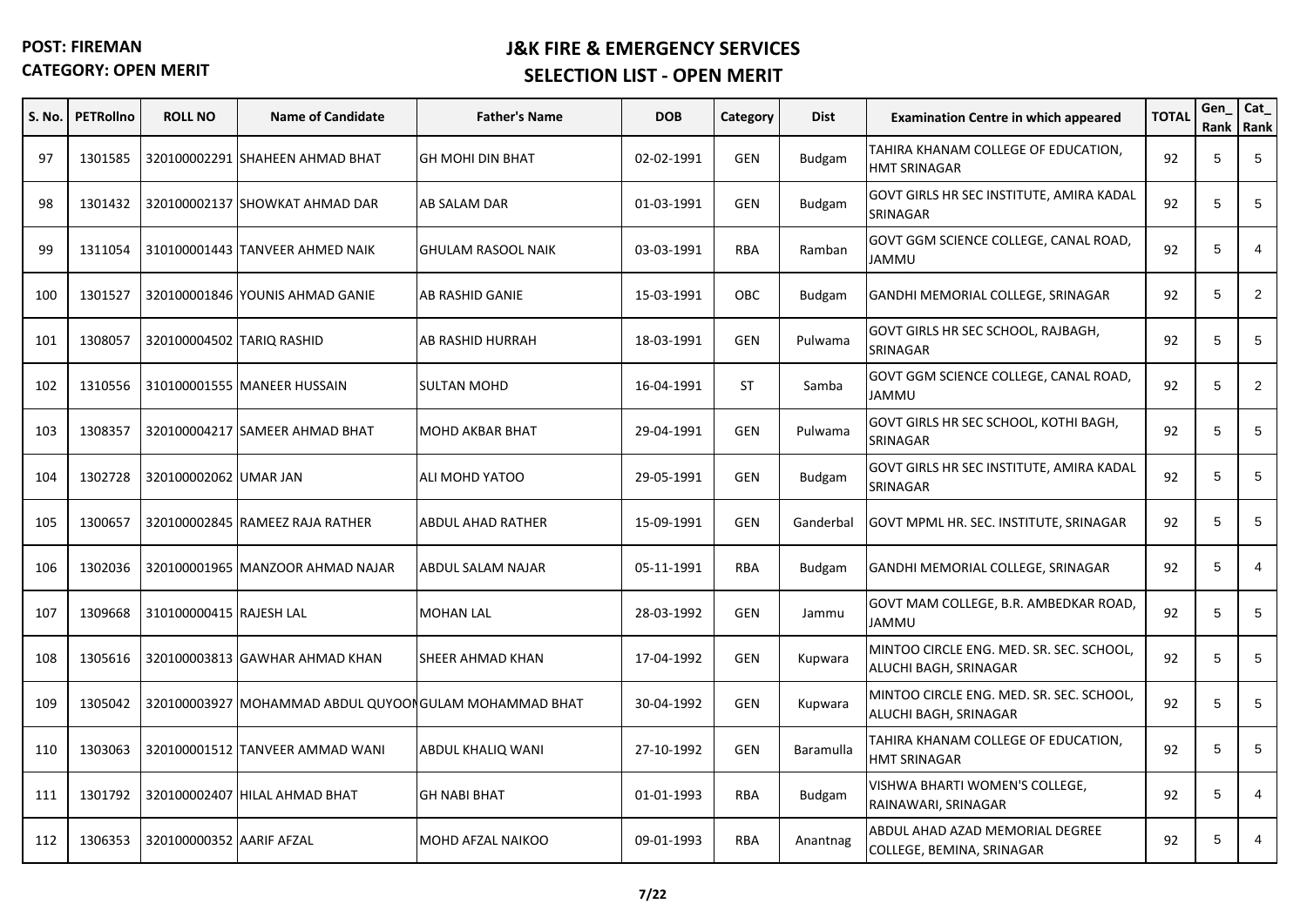| S. No. | <b>PETRollno</b> | <b>ROLL NO</b>            | <b>Name of Candidate</b>         | <b>Father's Name</b>      | <b>DOB</b> | Category   | <b>Dist</b>   | <b>Examination Centre in which appeared</b>                       | <b>TOTAL</b> | Gen<br>Rank | Cat_<br>Rank   |
|--------|------------------|---------------------------|----------------------------------|---------------------------|------------|------------|---------------|-------------------------------------------------------------------|--------------|-------------|----------------|
| 113    | 1304208          |                           | 320100000689 AASIF HAMEED PARRAY | ABDUL HAMEED PARRAY       | 01-03-1993 | <b>GEN</b> | Bandipora     | GOVT GIRLS HSS, NAWAKADAL, SRINAGAR                               | 92           | 5           | 5              |
| 114    | 1305097          |                           | 320100003907 IMTIYAZ AHMAD MALIK | MOHD RAMZAN MALIK         | 15-03-1993 | <b>GEN</b> | Kupwara       | MINTOO CIRCLE ENG. MED. SR. SEC. SCHOOL,<br>ALUCHI BAGH, SRINAGAR | 92           | 5           | 5              |
| 115    | 1309784          | 310100000334 AJAY BHAGAT  |                                  | SH. KRISHAN LAL           | 30-04-1993 | <b>SC</b>  | Jammu         | GOVT MAM COLLEGE, B.R. AMBEDKAR ROAD,<br><b>UMMAL</b>             | 92           | 5           | $\overline{2}$ |
| 116    | 1302533          |                           | 320100002016 SHEIKH JAVEED AHMAD | <b>ABMAJEED SHEIKH</b>    | 01-06-1993 | <b>GEN</b> | <b>Budgam</b> | GOVT GIRLS HR SEC INSTITUTE, AMIRA KADAL<br>SRINAGAR              | 92           | 5           | 5              |
| 117    | 1309255          |                           | 320100004831 RASIK AHMAD MALIK   | AB HAMID MALIK            | 10-11-1993 | <b>GEN</b> | Shopian       | GOVT BOYS HR SEC SCHOOL, JAWAHAR<br>NAGAR, SRINAGAR               | 92           | 5           | 5              |
| 118    | 1310681          |                           | 310100000090 SACHIN KUMAR        | SARJEET SINGH             | 15-01-1994 | <b>GEN</b> | Doda          | GOVT MAM COLLEGE, B.R. AMBEDKAR ROAD,<br>JAMMU                    | 92           | 5           | 5              |
| 119    | 1311893          |                           | 310100001032 GULSHAN SHARMA      | ROMESH CHANDER            | 04-02-1994 | <b>GEN</b> | Rajouri       | GOVT GGM SCIENCE COLLEGE, CANAL ROAD,<br><b>UMMAL</b>             | 92           | 5           | 5              |
| 120    | 1302365          |                           | 320100002557 HILAL AHMAD DAR     | <b>GULAM RASOOL DAR</b>   | 13-03-1994 | <b>GEN</b> | <b>Budgam</b> | VISHWA BHARATHI HR SEC SCHOOL,<br>RAINAWARI, SRINAGAR             | 92           | 5           | 5              |
| 121    | 1307710          |                           | 320100003519 SHAHNAWAZ AMIN LONE | MOHAMMAD AMIN LONE        | 01-08-1994 | <b>GEN</b> | Kulgam        | MINTOO CIRCLE ENG. MED. SR. SEC. SCHOOL,<br>ALUCHI BAGH, SRINAGAR | 92           | $\sqrt{5}$  | 5              |
| 122    | 1301436          |                           | 320100001943 WASEEM SAJAD KOKA   | <b>ALI MOHD KOKA</b>      | 17-08-1994 | <b>GEN</b> | <b>Budgam</b> | GANDHI MEMORIAL COLLEGE, SRINAGAR                                 | 92           | $\sqrt{5}$  | 5              |
| 123    | 1301702          |                           | 320100002529 ISHFAQ AHMAD DAR    | MOHAMMAD YAQOOB DAR       | 03-09-1994 | <b>GEN</b> | Budgam        | VISHWA BHARTI WOMEN'S COLLEGE,<br>RAINAWARI, SRINAGAR             | 92           | 5           | 5              |
| 124    | 1309505          |                           | 310100000419 NIKHIL SHARMA       | <b>VIJAY KUMAR SHARMA</b> | 29-10-1994 | <b>GEN</b> | Jammu         | GOVT MAM COLLEGE, B.R. AMBEDKAR ROAD,<br><b>UMMAL</b>             | 92           | 5           | 5              |
| 125    | 1302454          | 320100002535 BILAL IRSHAD |                                  | <b>IRSHAD AHMAD SOFI</b>  | 05-11-1994 | <b>GEN</b> | <b>Budgam</b> | VISHWA BHARTI WOMEN'S COLLEGE,<br>RAINAWARI, SRINAGAR             | 92           | 5           | 5              |
| 126    | 1300683          |                           | 320100003097 AAMIR RASHID DAR    | ABDUL RASHID DAR          | 01-01-1995 | <b>GEN</b> | Ganderbal     | <b>GOVT GIRLS HR SEC SCHOOL KHANYAR</b>                           | 92           | 5           | 5              |
| 127    | 1300896          |                           | 320100003090 ASIF ULLAH MAJEED   | AB MAJEED BHAT            | 01-03-1985 | <b>GEN</b> | Ganderbal     | <b>GOVT GIRLS HR SEC SCHOOL KHANYAR</b>                           | 91           | 6           | 6              |
| 128    | 1308775          |                           | 320100004460 BILAL AHMAD DAR     | <b>GHULAM NABI DAR</b>    | 07-03-1985 | <b>GEN</b> | Pulwama       | GOVT GIRLS HR SEC SCHOOL, RAJBAGH,<br>SRINAGAR                    | 91           | 6           | 6              |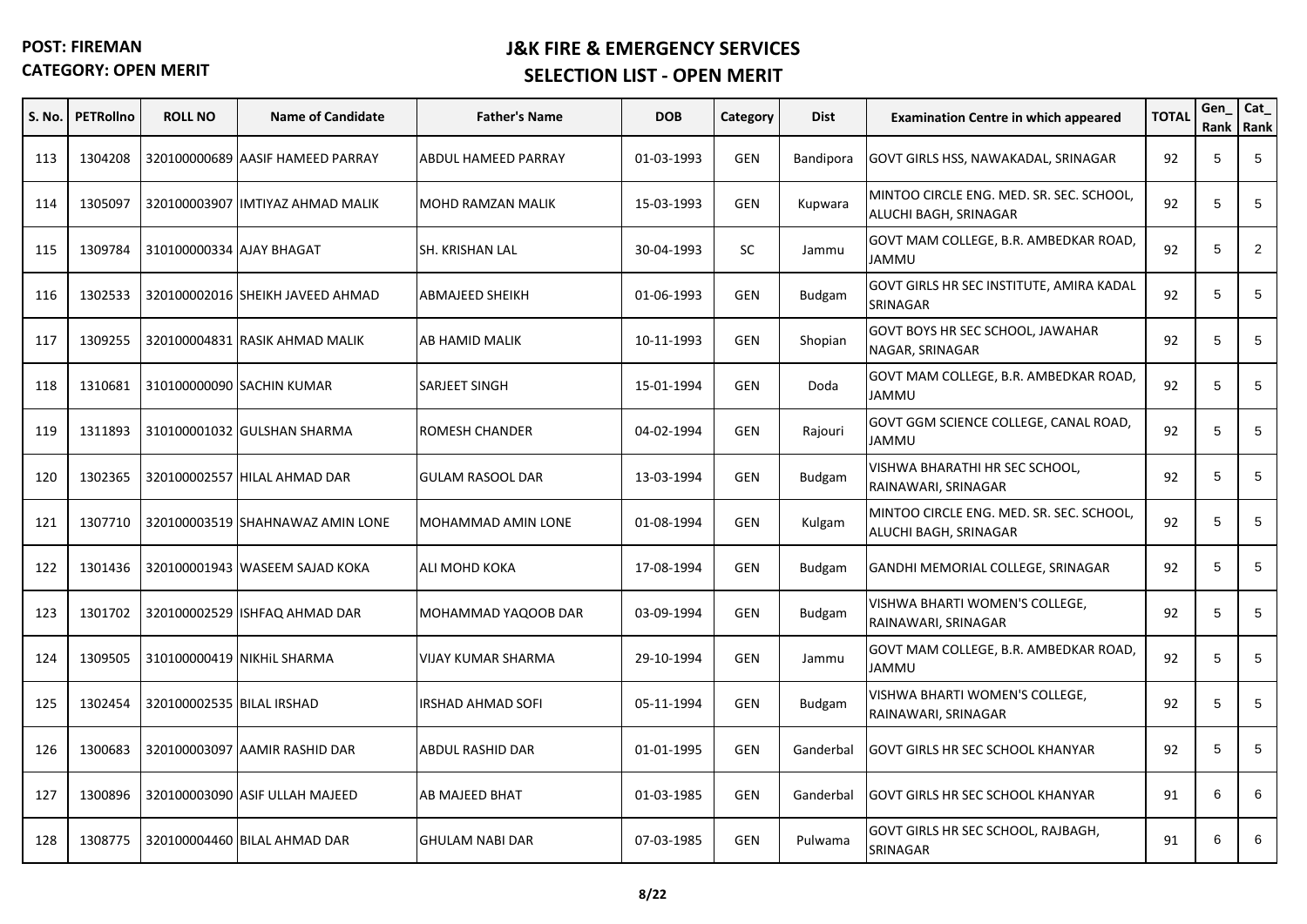| S. No. | <b>PETRollno</b> | <b>ROLL NO</b>           | <b>Name of Candidate</b>                             | <b>Father's Name</b>      | <b>DOB</b> | Category   | <b>Dist</b>      | <b>Examination Centre in which appeared</b>                | <b>TOTAL</b> | Gen<br>Rank Rank | Cat_ |
|--------|------------------|--------------------------|------------------------------------------------------|---------------------------|------------|------------|------------------|------------------------------------------------------------|--------------|------------------|------|
| 129    | 1304005          |                          | 320100001355 MAZOOR UL AKHBAR                        | <b>MOHD AKBAR</b>         | 24-03-1986 | GEN        | Baramulla        | KASHMIR GOVT POLYTECHNIC, GOGJI BAGH,<br>SRINAGAR          | 91           | 6                | 6    |
| 130    | 1303960          |                          | 320100001480 LATIEF AHMAD KHANN                      | <b>GH RASOOL KHAN</b>     | 01-05-1986 | <b>GEN</b> | Baramulla        | KASHMIR GOVT POLYTECHNIC, GOGJI BAGH,<br>SRINAGAR          | 91           | 6                | 6    |
| 131    | 1308128          |                          | 320100004341 AJAZ AHMAD SHEIKH                       | <b>GH MOHD SHEIKH</b>     | 10-05-1986 | <b>GEN</b> | Pulwama          | GOVT GIRLS HR SEC SCHOOL, KOTHI BAGH,<br>SRINAGAR          | 91           | 6                | 6    |
| 132    | 1308754          |                          | 320100004278 SAJAD HUSSAIN                           | <b>GH MOHAMAD SHEIKH</b>  | 06-12-1986 | <b>GEN</b> | Pulwama          | GOVT GIRLS HR SEC SCHOOL, KOTHI BAGH,<br>SRINAGAR          | 91           | 6                | 6    |
| 133    | 1303337          |                          | 320100001628 GH MUSTAFA DAR                          | MOHD MAQBOOL DAR          | 15-05-1987 | <b>GEN</b> | Baramulla        | TAHIRA KHANAM COLLEGE OF EDUCATION,<br><b>HMT SRINAGAR</b> | 91           | 6                | 6    |
| 134    | 1301574          |                          | 320100002036 AZHAR UD DIN DAR                        | GH MOHAMMAD DAR           | 04-12-1987 | <b>GEN</b> | <b>Budgam</b>    | GOVT GIRLS HR SEC INSTITUTE, AMIRA KADAL<br>SRINAGAR       | 91           | 6                | 6    |
| 135    | 1303944          |                          | 320100001166 NAZIR AHMAD LONE                        | AB RASHID LONE            | 04-07-1988 | <b>GEN</b> | Baramulla        | KASHMIR GOVT POLYTECHNIC, GOGJI BAGH,<br>SRINAGAR          | 91           | 6                | 6    |
| 136    | 1309227          |                          | 320100004833 RAYEES AHMAD MALAH                      | RAFIQ AHMAD MALAH         | 03-09-1988 | <b>GEN</b> | Shopian          | GOVT BOYS HR SEC SCHOOL, JAWAHAR<br>NAGAR, SRINAGAR        | 91           | 6                | 6    |
| 137    | 1308969          |                          | 320100004420 PARVAIZ AHMAD CHOWHAN AB GAFOOR CHOWHAN |                           | 01-02-1989 | ST         | Pulwama          | GOVT GIRLS HR SEC SCHOOL, RAJBAGH,<br>SRINAGAR             | 91           | 6                | 3    |
| 138    | 1302269          |                          | 320100002216 ISHEAQ AHMAD SHEIKH                     | NAZIR AHMAD SHEIKH        | 02-03-1989 | <b>RBA</b> | <b>Budgam</b>    | GOVT GIRLS HR SEC INSTITUTE, AMIRA KADAL<br>SRINAGAR       | 91           | 6                | 5    |
| 139    | 1300867          |                          | 320100003141 IRFAN MEHRAJ                            | <b>MEHRAJ UD DIN BHAT</b> | 18-04-1989 | <b>GEN</b> | Ganderbal        | GOVT WOMEN POLYTECHNIC COLLEGE,<br>BEMINA, SRINAGAR        | 91           | 6                | 6    |
| 140    | 1302233          |                          | 320100001824 SHAKEEL AHMAD                           | AB REHMAN MOHIND          | 17-06-1989 | <b>GEN</b> | <b>Budgam</b>    | GANDHI MEMORIAL COLLEGE, SRINAGAR                          | 91           | 6                | 6    |
| 141    | 1310778          | 310100000120 AMIT KUMAR  |                                                      | <b>NEKRAM</b>             | 01-12-1989 | <b>GEN</b> | Doda             | GOVT MAM COLLEGE, B.R. AMBEDKAR ROAD,<br>JAMMU             | 91           | 6                | 6    |
| 142    | 1311012          | 310100000621 VIJAY KUMAR |                                                      | RAJINDER SINGH            | 25-02-1990 | RBA        | Kishtwar         | GOVT MAM COLLEGE, B.R. AMBEDKAR ROAD,<br><b>JAMMU</b>      | 91           | 6                | 5    |
| 143    | 1304663          |                          | 320100000754 MUSHTAQ AHMAD BHAT                      | <b>GH QADIR BHAT</b>      | 09-03-1990 | <b>GEN</b> | <b>Bandipora</b> | GOVT GIRLS HSS, NAWAKADAL, SRINAGAR                        | 91           | 6                | 6    |
| 144    | 1307630          |                          | 320100003417 MOHD HUSSAIN BHAT                       | <b>GH NABI BHAT</b>       | 03-04-1990 | <b>GEN</b> | Kulgam           | TAHIRA KHANAM COLLEGE OF EDUCATION,<br><b>HMT SRINAGAR</b> | 91           | 6                | 6    |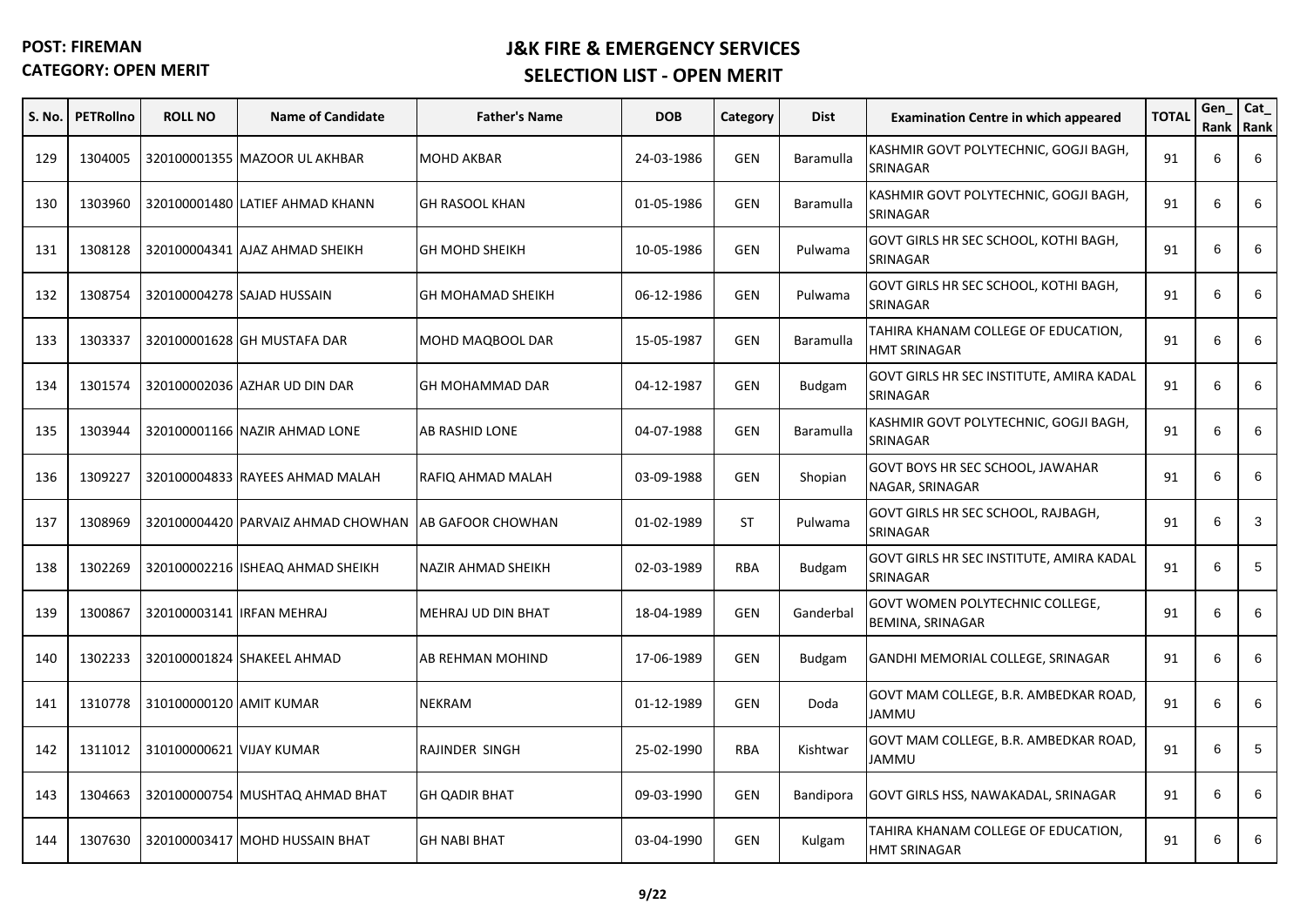| S. No. | <b>PETRollno</b> | <b>ROLL NO</b>            | <b>Name of Candidate</b>           | <b>Father's Name</b>    | <b>DOB</b> | Category   | <b>Dist</b>   | <b>Examination Centre in which appeared</b>                  | <b>TOTAL</b> | Gen<br>Rank | Cat_<br>Rank |
|--------|------------------|---------------------------|------------------------------------|-------------------------|------------|------------|---------------|--------------------------------------------------------------|--------------|-------------|--------------|
| 145    | 1309253          |                           | 320100004843 RAYEES AHMAD PADDER   | ABDUL AZIZ PADDER       | 01-06-1990 | <b>RBA</b> | Shopian       | GOVT BOYS HR SEC SCHOOL, JAWAHAR<br>NAGAR, SRINAGAR          | 91           | 6           | 5            |
| 146    | 1302983          | 320100001146 RAMIZ RAJA   |                                    | <b>MOHD SHABAN DAR</b>  | 01-11-1990 | <b>RBA</b> | Baramulla     | KASHMIR GOVT POLYTECHNIC, GOGJI BAGH,<br>SRINAGAR            | 91           | 6           | 5            |
| 147    | 1309967          |                           | 310100000500 ASHWANI KUMAR         | <b>MADAN LAL</b>        | 24-12-1990 | <b>GEN</b> | Jammu         | GOVT MAM COLLEGE, B.R. AMBEDKAR ROAD,<br>UMMAL               | 91           | 6           | 6            |
| 148    | 1302754          |                           | 320100002579 HILAL GULZAR PALAH    | GH MOHMMAD PALAH        | 31-12-1990 | <b>GEN</b> | <b>Budgam</b> | VISHWA BHARATHI HR SEC SCHOOL,<br>RAINAWARI, SRINAGAR        | 91           | 6           | 6            |
| 149    | 1311106          |                           | 310100001394 MOHD ASHRAF NAIK      | ROSHAN DIN NAIK         | 01-01-1991 | RBA        | Ramban        | GOVT GGM SCIENCE COLLEGE, CANAL ROAD,<br>JAMMU               | 91           | 6           | 5            |
| 150    | 1300710          |                           | 320100002818 MUDASIR rashid RATHER | AB RASHID RATHER        | 25-01-1991 | <b>GEN</b> | Ganderbal     | GOVT MPML HR. SEC. INSTITUTE, SRINAGAR                       | 91           | 6           | 6            |
| 151    | 1301776          |                           | 320100002304 MUDASIR AHMAD SOFI    | <b>GH MOHD SOFI</b>     | 15-02-1991 | <b>GEN</b> | <b>Budgam</b> | TAHIRA KHANAM COLLEGE OF EDUCATION,<br><b>HMT SRINAGAR</b>   | 91           | 6           | 6            |
| 152    | 1301375          |                           | 320100003107 FAROOZ AHMAD SHEIKH   | ABDUL RASHID SHEIKH     | 06-03-1991 | <b>RBA</b> | Ganderbal     | <b>GOVT GIRLS HR SEC SCHOOL KHANYAR</b>                      | 91           | 6           | 5            |
| 153    | 1304225          | 320100001022 FIRDOUS NABI |                                    | <b>GH NABI WANI</b>     | 23-04-1991 | <b>GEN</b> | Bandipora     | KASHMIR GOVT POLYTECHNIC, GOGJI BAGH,<br>SRINAGAR            | 91           | 6           | 6            |
| 154    | 1310115          |                           | 310100000471 YASSER CHOWDHARY      | SADIQUE AHMED           | 03-07-1991 | <b>ST</b>  | Jammu         | GOVT MAM COLLEGE, B.R. AMBEDKAR ROAD,<br><b>UMMAL</b>        | 91           | 6           | 3            |
| 155    | 1306707          |                           | 320100000034 SHOWKAT AH MALIK      | <b>MONZOOR AH MALIK</b> | 11-10-1991 | <b>GEN</b> | Anantnag      | ABDUL AHAD AZAD MEMORIAL DEGREE<br>COLLEGE, BEMINA, SRINAGAR | 91           | 6           | 6            |
| 156    | 1306521          |                           | 320100000483 ZAHOOR AHMAD NAIKOO   | ALI MOHAMMAD NAIKOO     | 01-01-1992 | <b>RBA</b> | Anantnag      | ABDUL AHAD AZAD MEMORIAL DEGREE<br>COLLEGE, BEMINA, SRINAGAR | 91           | 6           | 5            |
| 157    | 1308821          |                           | 320100004598 ISHFAQ AHMAD SHEIKH   | <b>GH MOHD SHEIKH</b>   | 10-03-1992 | <b>GEN</b> | Pulwama       | INSTITUTE OF HOTEL MANAGEMENT<br>RAJBAGH, SRINAGAR           | 91           | 6           | 6            |
| 158    | 1300920          |                           | 320100002838 MEHRAJ UL DIN SHAH    | <b>MAZNOOR AH SHAH</b>  | 04-04-1992 | <b>GEN</b> | Ganderbal     | GOVT MPML HR. SEC. INSTITUTE, SRINAGAR                       | 91           | 6           | 6            |
| 159    | 1301870          | 320100002210 SADU DIN DAR |                                    | <b>BASHIR AHMAD DAR</b> | 08-05-1992 | GEN        | <b>Budgam</b> | GOVT GIRLS HR SEC INSTITUTE, AMIRA KADAL<br>SRINAGAR         | 91           | 6           | 6            |
| 160    | 1311529          | 310100001587 DES RAJ      |                                    | <b>SH SHOUNKA RAM</b>   | 19-05-1992 | SC         | Udhampur      | GOVT GGM SCIENCE COLLEGE, CANAL ROAD,<br>JAMMU               | 91           | 6           | 3            |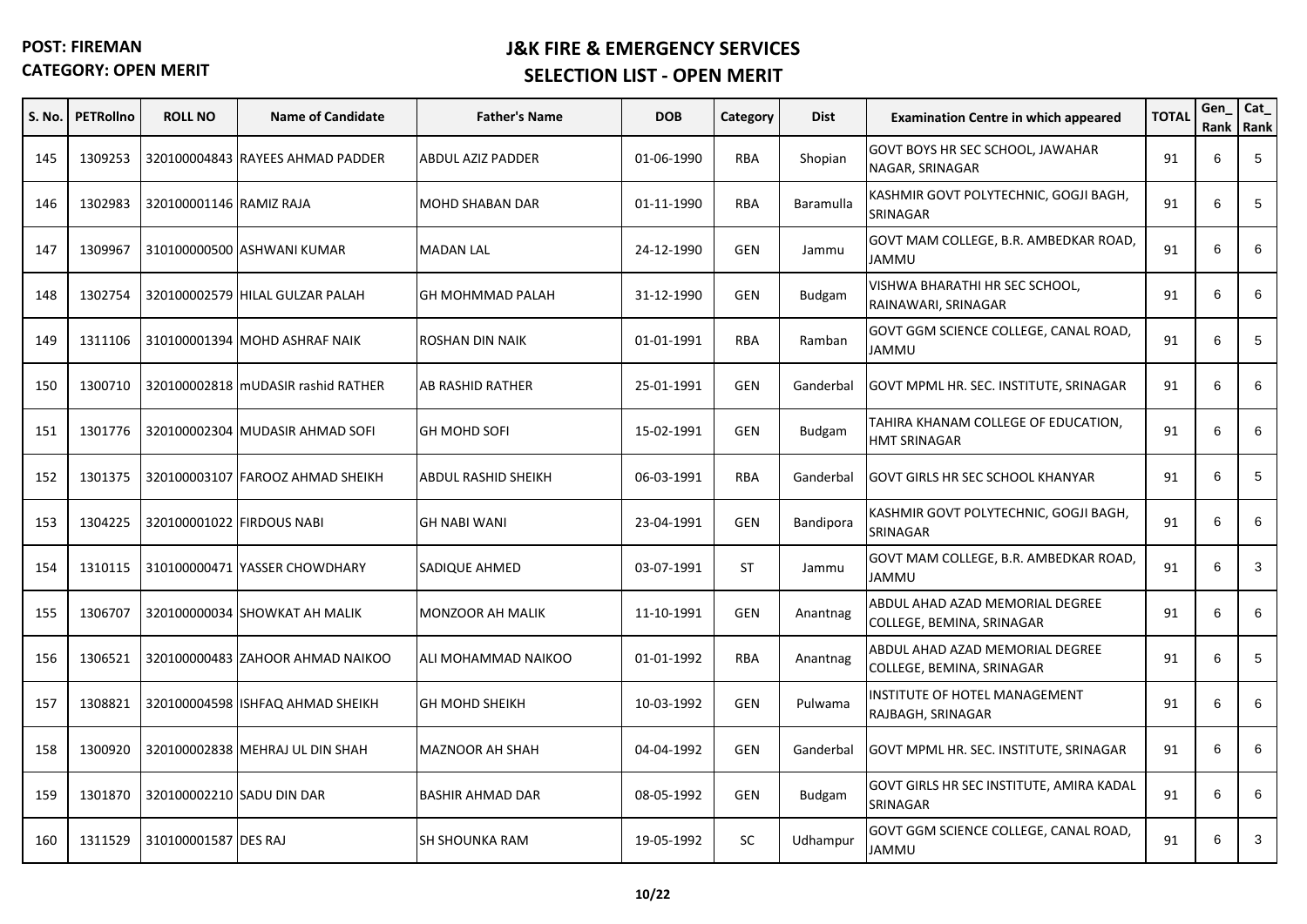| S. No. | <b>PETRollno</b> | <b>ROLL NO</b>           | <b>Name of Candidate</b>         | <b>Father's Name</b>      | <b>DOB</b> | Category   | <b>Dist</b>   | <b>Examination Centre in which appeared</b>                       | <b>TOTAL</b> | Gen            | $Cat_$<br>Rank   Rank |
|--------|------------------|--------------------------|----------------------------------|---------------------------|------------|------------|---------------|-------------------------------------------------------------------|--------------|----------------|-----------------------|
| 161    | 1300981          |                          | 320100003018 IRFAN AH TANTRAY    | <b>GH AHMAD TANTRAY</b>   | 05-11-1992 | <b>GEN</b> | Ganderbal     | GOVT GIRLS HR SEC SCHOOL KHANYAR                                  | 91           | 6              | 6                     |
| 162    | 1302376          |                          | 320100001928 ISHFAQ BASHIR       | <b>BASHIR AHMAD DAR</b>   | 15-11-1992 | <b>GEN</b> | Budgam        | GANDHI MEMORIAL COLLEGE, SRINAGAR                                 | 91           | 6              | 6                     |
| 163    | 1304703          |                          | 320100000866 ISHFAQ MAQBOOL      | MOHAMMAD MAQBOOL DAR      | 01-01-1993 | <b>GEN</b> | Bandipora     | TAHIRA KHANAM COLLEGE OF EDUCATION,<br><b>HMT SRINAGAR</b>        | 91           | 6              | 6                     |
| 164    | 1306453          |                          | 320100000500 NADEEM AHMAD MIR    | <b>MOHD SHABAN MIR</b>    | 01-01-1993 | <b>GEN</b> | Anantnag      | ABDUL AHAD AZAD MEMORIAL DEGREE<br>COLLEGE, BEMINA, SRINAGAR      | 91           | 6              | 6                     |
| 165    | 1302386          |                          | 320100002147 SHAHBAZ AHMAD DAR   | <b>MOHD RAMZAN DAR</b>    | 01-01-1993 | GEN        | <b>Budgam</b> | GOVT GIRLS HR SEC INSTITUTE, AMIRA KADAL<br>SRINAGAR              | 91           | 6              | 6                     |
| 166    | 1307978          |                          | 320100004466 UMER AHMAD WANI     | MOHD AKRAM WANI           | 03-02-1993 | <b>GEN</b> | Pulwama       | GOVT GIRLS HR SEC SCHOOL, RAJBAGH,<br>SRINAGAR                    | 91           | 6              | 6                     |
| 167    | 1302484          |                          | 320100002434 YOUNIS AHMAD RESHI  | <b>ABDUL AHAD RESHI</b>   | 12-02-1993 | <b>GEN</b> | <b>Budgam</b> | VISHWA BHARTI WOMEN'S COLLEGE,<br>RAINAWARI, SRINAGAR             | 91           | 6              | 6                     |
| 168    | 1305457          |                          | 320100003552 AIJAZ AHMAD MAGREY  | SONAULLAH MAGREY          | 01-03-1993 | <b>GEN</b> | Kupwara       | MINTOO CIRCLE ENG. MED. SR. SEC. SCHOOL.<br>ALUCHI BAGH, SRINAGAR | 91           | 6              | 6                     |
| 169    | 1308460          |                          | 320100004214 SHEIKH SUBZAR AHMAD | <b>MOHD SULTAN SHEIKH</b> | 01-03-1993 | <b>GEN</b> | Pulwama       | GOVT GIRLS HR SEC SCHOOL, KOTHI BAGH,<br>SRINAGAR                 | 91           | 6              | 6                     |
| 170    | 1302567          |                          | 320100002103 RIYAZ AHMAD BHAT    | <b>ABDUL AHAD BHAT</b>    | 03-03-1993 | <b>GEN</b> | <b>Budgam</b> | GOVT GIRLS HR SEC INSTITUTE, AMIRA KADAL<br>SRINAGAR              | 91           | 6              | 6                     |
| 171    | 1301692          |                          | 320100002445 NISAR HUSSAIN DAR   | GH MOHAMMAD DAR           | 15-03-1993 | <b>GEN</b> | <b>Budgam</b> | VISHWA BHARTI WOMEN'S COLLEGE,<br>RAINAWARI, SRINAGAR             | 91           | 6              | 6                     |
| 172    | 1307328          |                          | 320100003446 ZULFIQAR ALI NAIK   | ALI MOHAMMAD NAIK         | 24-03-1993 | <b>RBA</b> | Kulgam        | TAHIRA KHANAM COLLEGE OF EDUCATION,<br><b>HMT SRINAGAR</b>        | 91           | 6              | 5                     |
| 173    | 1304539          |                          | 320100001055 ISHFAQ AHMAD SHAH   | AB RASHEED SHAH           | 15-11-1993 | <b>GEN</b> | Bandipora     | KASHMIR GOVT POLYTECHNIC, GOGJI BAGH,<br>SRINAGAR                 | 91           | 6              | 6                     |
| 174    | 1311770          |                          | 310100000728 MUZAMIL HUSSAIN     | ABDUL HAQ                 | 05-04-1994 | <b>ALC</b> | Poonch        | GOVT MAM COLLEGE, B.R. AMBEDKAR ROAD,<br>JAMMU                    | 91           | 6              | $\overline{2}$        |
| 175    | 1310420          | 310100000522 KESHAV DUTT |                                  | <b>RAM KUMAR</b>          | 15-12-1994 | <b>GEN</b> | Kathua        | GOVT MAM COLLEGE, B.R. AMBEDKAR ROAD,<br>JAMMU                    | 91           | 6              | 6                     |
| 176    | 1308906          |                          | 320100004315 SAYYAR AHMAD THOKAR | MOHMMAD AFZAL THOKER      | 01-01-1970 | <b>GEN</b> | Pulwama       | GOVT GIRLS HR SEC SCHOOL, KOTHI BAGH,<br>SRINAGAR                 | 90           | $\overline{7}$ | $\overline{7}$        |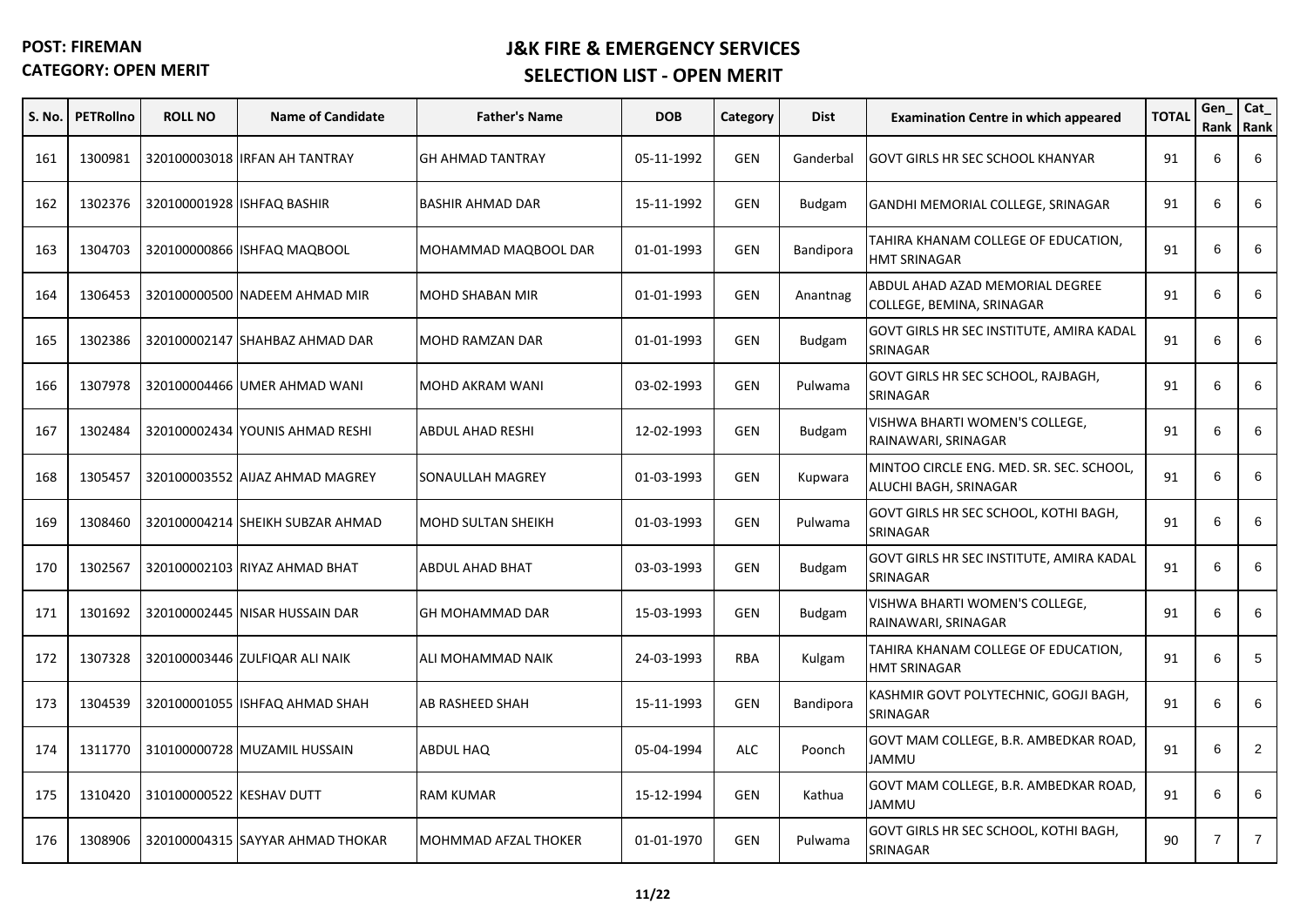| S. No. | <b>PETRollno</b> | <b>ROLL NO</b> | <b>Name of Candidate</b>           | <b>Father's Name</b>          | <b>DOB</b> | Category   | <b>Dist</b>   | <b>Examination Centre in which appeared</b>                       | <b>TOTAL</b> | Gen            | Cat_<br>Rank Rank |
|--------|------------------|----------------|------------------------------------|-------------------------------|------------|------------|---------------|-------------------------------------------------------------------|--------------|----------------|-------------------|
| 177    | 1301466          |                | 320100002507 GULZAR AHMAD DAR      | <b>MOHD MOUSA DAR</b>         | 16-02-1985 | <b>GEN</b> | <b>Budgam</b> | VISHWA BHARTI WOMEN'S COLLEGE,<br>RAINAWARI, SRINAGAR             | 90           | $\overline{7}$ | $\overline{7}$    |
| 178    | 1300130          |                | 320100005078 MANZOOR HUSSAIN MALIK | GHULAM MOHAMMAD MALIK         | 24-09-1985 | <b>GEN</b> | Srinagar      | ISLAMIA COLLEGE OF SCIENCE & COMMERCE,<br>SRINAGAR                | 90           | $\overline{7}$ | $\overline{7}$    |
| 179    | 1301505          |                | 320100002356 MOHD SHAFI GANIE      | <b>MOHD YOIUSUF GANIE</b>     | 03-03-1986 | <b>RBA</b> | <b>Budgam</b> | VISHWA BHARTI WOMEN'S COLLEGE.<br>RAINAWARI, SRINAGAR             | 90           | $\overline{7}$ | 6                 |
| 180    | 1302176          |                | 320100001942 MOHD IQBAL MALIK      | <b>GH AHMAD MALIK</b>         | 24-03-1986 | <b>GEN</b> | <b>Budgam</b> | GANDHI MEMORIAL COLLEGE, SRINAGAR                                 | 90           | $\overline{7}$ | $\overline{7}$    |
| 181    | 1307926          |                | 320100004650 MUDASIR AHMAD ganaie  | <b>MOHD ANWAR GANAIE</b>      | 20-05-1986 | GEN        | Pulwama       | INSTITUTE OF HOTEL MANAGEMENT<br>RAJBAGH, SRINAGAR                | 90           | $\overline{7}$ | $\overline{7}$    |
| 182    | 1304652          |                | 320100000715 BILAL AHMAD BHAT      | <b>MOHD RAJAB BHAT</b>        | 19-12-1986 | <b>GEN</b> | Bandipora     | GOVT GIRLS HSS, NAWAKADAL, SRINAGAR                               | 90           | $\overline{7}$ | $\overline{7}$    |
| 183    | 1308845          | 320100004617   | <b>ARSHID HUSSAIN GANAIE</b>       | <b>GH AHMAD GANAIE</b>        | 02-02-1987 | <b>GEN</b> | Pulwama       | INSTITUTE OF HOTEL MANAGEMENT<br>RAJBAGH, SRINAGAR                | 90           | $\overline{7}$ | $\overline{7}$    |
| 184    | 1302476          |                | 320100002179 MUDASIR AHMAD MALIK   | AB GAFFAR MALIK               | 15-02-1987 | <b>GEN</b> | <b>Budgam</b> | GOVT GIRLS HR SEC INSTITUTE, AMIRA KADAL<br>SRINAGAR              | 90           | $\overline{7}$ | $\overline{7}$    |
| 185    | 1307082          |                | 320100000044 AMERJEET SINGH        | S NIRMAL SINGH                | 11-10-1987 | <b>GEN</b> | Anantnag      | ABDUL AHAD AZAD MEMORIAL DEGREE<br>COLLEGE, BEMINA, SRINAGAR      | 90           | $\overline{7}$ | $\overline{7}$    |
| 186    | 1302574          |                | 320100002297 MUZAFAR AHMAD ALLAYIE | <b>GH MOHI UD DIN ALLAYIE</b> | 06-11-1987 | <b>GEN</b> | <b>Budgam</b> | TAHIRA KHANAM COLLEGE OF EDUCATION,<br><b>HMT SRINAGAR</b>        | 90           | $\overline{7}$ | $\overline{7}$    |
| 187    | 1304222          |                | 320100000965 AB SALEEM TALIE       | <b>GH QADIR TALIE</b>         | 01-01-1988 | OBC        | Bandipora     | KASHMIR GOVT POLYTECHNIC, GOGJI BAGH,<br>SRINAGAR                 | 90           | $\overline{7}$ | 3                 |
| 188    | 1307382          |                | 320100003305 MOHD ABBAAS DAR       | <b>AB AZIZ DAR</b>            | 03-02-1988 | <b>GEN</b> | Kulgam        | <b>GOVT WOMEN POLYTECHNIC COLLEGE,</b><br><b>BEMINA, SRINAGAR</b> | 90           | $\overline{7}$ | $\overline{7}$    |
| 189    | 1309353          |                | 320100004183 PARVAZ AHMAD BHAT     | <b>AB GANI BHAT</b>           | 01-03-1988 | <b>GEN</b> | Pulwama       | GOVT GIRLS HR SEC SCHOOL, KOTHI BAGH,<br>SRINAGAR                 | 90           | $\overline{7}$ | $\overline{7}$    |
| 190    | 1309239          |                | 320100004733 IMTIYAZ AHMAD PARAY   | <b>AB GANI PARAY</b>          | 03-03-1988 | <b>RBA</b> | Shopian       | GOVT BOYS HR SEC SCHOOL, JAWAHAR<br>NAGAR, SRINAGAR               | 90           | $\overline{7}$ | 6                 |
| 191    | 1311105          |                | 310100001389 MOHD RAFIQ NAIK       | ABDUL WAHEED NAIK             | 04-03-1988 | <b>RBA</b> | Ramban        | GOVT GGM SCIENCE COLLEGE, CANAL ROAD,<br>JAMMU                    | 90           | $\overline{7}$ | 6                 |
| 192    | 1301395          |                | 320100003161 BILAL AHMAD SHAH      | AB RASHID SHAH                | 02-04-1988 | <b>GEN</b> | Ganderbal     | GOVT WOMEN POLYTECHNIC COLLEGE,<br><b>BEMINA, SRINAGAR</b>        | 90           | $\overline{7}$ | $\overline{7}$    |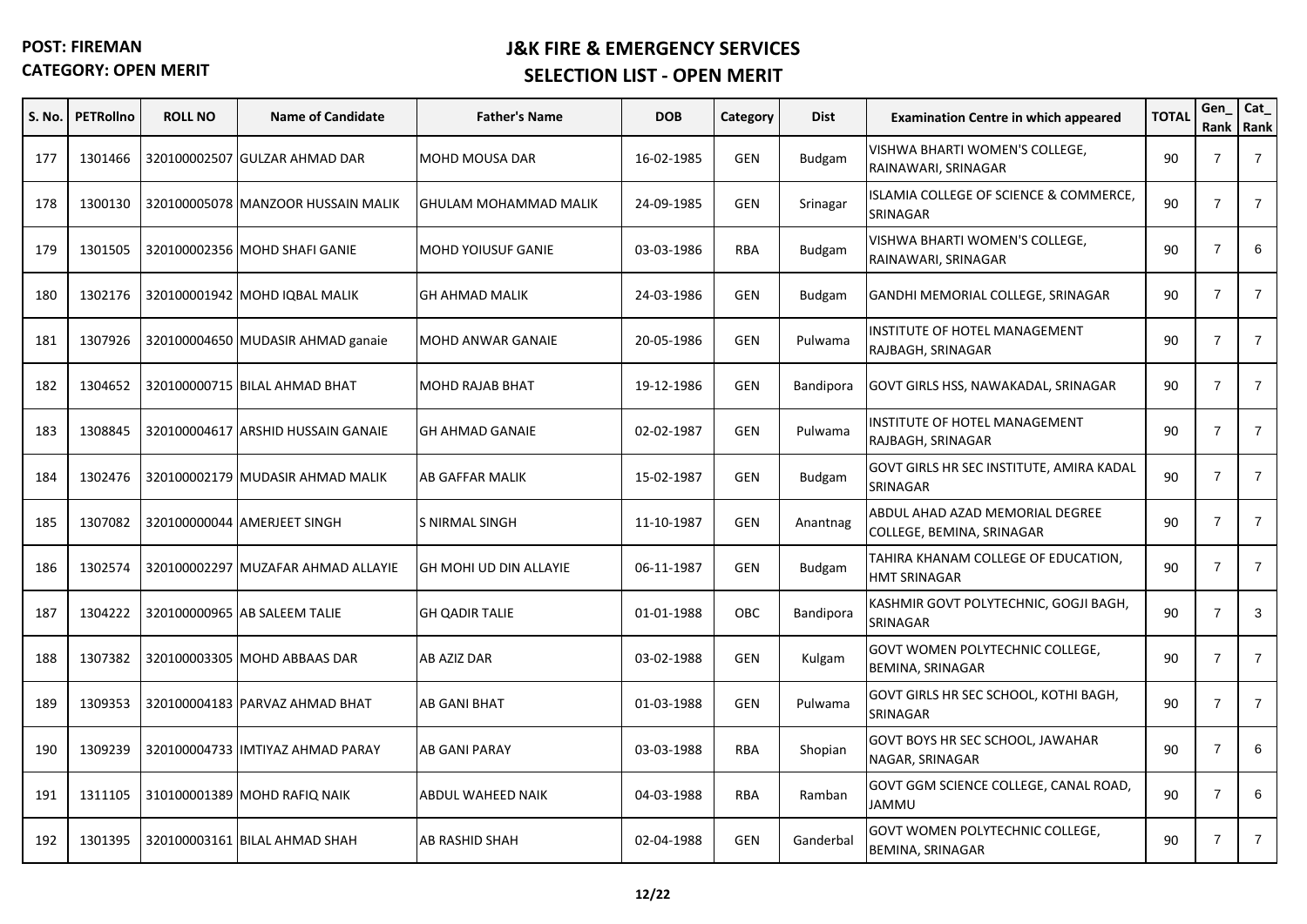| S. No. | <b>PETRollno</b> | <b>ROLL NO</b>             | <b>Name of Candidate</b>            | <b>Father's Name</b>      | <b>DOB</b> | Category   | <b>Dist</b>   | <b>Examination Centre in which appeared</b>           | <b>TOTAL</b> | Gen<br>Rank Rank | Cat_           |
|--------|------------------|----------------------------|-------------------------------------|---------------------------|------------|------------|---------------|-------------------------------------------------------|--------------|------------------|----------------|
| 193    | 1307860          |                            | 320100004245 JAVID AHMAD MOGRAY     | <b>GH HASSAN MAGRAY</b>   | 01-05-1988 | GEN        | Pulwama       | GOVT GIRLS HR SEC SCHOOL, KOTHI BAGH,<br>SRINAGAR     | 90           | $\overline{7}$   | $\overline{7}$ |
| 194    | 1308550          |                            | 320100004355 GOWHAR AHMAD SHAH      | <b>GH RASOOL SHAH</b>     | 01-12-1988 | <b>GEN</b> | Pulwama       | GOVT GIRLS HR SEC SCHOOL, RAJBAGH,<br>SRINAGAR        | 90           | $\overline{7}$   | $\overline{7}$ |
| 195    | 1309490          | 310100000338 JARNAIL SINGH |                                     | <b>BACHAN SINGH</b>       | 18-02-1989 | <b>GEN</b> | Jammu         | GOVT MAM COLLEGE, B.R. AMBEDKAR ROAD,<br><b>UMMAL</b> | 90           | $\overline{7}$   | $\overline{7}$ |
| 196    | 1312430          |                            | 310100001221 RASHTAR CHIN TAK ABROL | <b>RAJ KUMAR</b>          | 20-03-1989 | <b>ALC</b> | Rajouri       | GOVT GGM SCIENCE COLLEGE, CANAL ROAD,<br>JAMMU        | 90           | $\overline{7}$   | 3              |
| 197    | 1302056          |                            | 320100002568 ASHAQ HUSSAIN TANTRY   | LATE ABDUL AHAD TANTRY    | 05-05-1989 | <b>GEN</b> | <b>Budgam</b> | VISHWA BHARATHI HR SEC SCHOOL,<br>RAINAWARI, SRINAGAR | 90           | $\overline{7}$   | $\overline{7}$ |
| 198    | 1304241          |                            | 320100000789 UMAR AHMAD KHAN        | <b>GH AHMAD KHAN</b>      | 06-11-1989 | <b>GEN</b> | Bandipora     | TAHIRA KHANAM COLLEGE OF EDUCATION,<br>HMT SRINAGAR   | 90           | $\overline{7}$   | $\overline{7}$ |
| 199    | 1304630          |                            | 320100000714 BASHARAT GULL          | <b>GH MOHMAD LONE</b>     | 05-12-1989 | <b>GEN</b> | Bandipora     | GOVT GIRLS HSS, NAWAKADAL, SRINAGAR                   | 90           | $\overline{7}$   | $\overline{7}$ |
| 200    | 1300977          |                            | 320100002815 SHAFAKATh AHmad DAR    | SHABIR AHMAD DAR          | 01-03-1990 | <b>GEN</b> | Ganderbal     | GOVT MPML HR. SEC. INSTITUTE, SRINAGAR                | 90           | $\overline{7}$   | $\overline{7}$ |
| 201    | 1300335          |                            | 320100005110 SAJAD AHMAD AKHOON     | SONA ULLAH AKHOON         | 04-03-1990 | <b>GEN</b> | Srinagar      | ISLAMIA COLLEGE OF SCIENCE & COMMERCE,<br>SRINAGAR    | 90           | $\overline{7}$   | $\overline{7}$ |
| 202    | 1302147          |                            | 320100002315 SHAMEEM AHMAD BHAT     | AB RASHID BHAT            | 07-04-1990 | <b>GEN</b> | <b>Budgam</b> | VISHWA BHARTI WOMEN'S COLLEGE,<br>RAINAWARI, SRINAGAR | 90           | $\overline{7}$   | $\overline{7}$ |
| 203    | 1308126          |                            | 320100004635 SHAMIM AHMAD BHAT      | <b>GH MOHD BHAT</b>       | 01-08-1990 | <b>RBA</b> | Pulwama       | INSTITUTE OF HOTEL MANAGEMENT<br>RAJBAGH, SRINAGAR    | 90           | $\overline{7}$   | 6              |
| 204    | 1304751          |                            | 320100000977 SHAFAT AHMAD RATHER    | <b>ABDUL RAZIQ RATHER</b> | 26-08-1990 | <b>GEN</b> | Bandipora     | KASHMIR GOVT POLYTECHNIC, GOGJI BAGH,<br>SRINAGAR     | 90           | $\overline{7}$   | $\overline{7}$ |
| 205    | 1308060          |                            | 320100004464 SHOUKAT AHMAD SHEIKH   | <b>GH MOHD SHEIKH</b>     | 14-11-1990 | <b>GEN</b> | Pulwama       | GOVT GIRLS HR SEC SCHOOL, RAJBAGH,<br>SRINAGAR        | 90           | $\overline{7}$   | $\overline{7}$ |
| 206    | 1309187          |                            | 320100004858 ISHTIYAQ AH LONE       | MOHD RAMZAN LONE          | 01-01-1991 | <b>RBA</b> | Shopian       | GOVT BOYS HR SEC SCHOOL, JAWAHAR<br>NAGAR, SRINAGAR   | 90           | $\overline{7}$   | 6              |
| 207    | 1310036          |                            | 310100000251 RAKESH KUMAR           | ROMESH CHANDER SHARMA     | 02-02-1991 | <b>GEN</b> | Jammu         | GOVT MAM COLLEGE, B.R. AMBEDKAR ROAD,<br>JAMMU        | 90           | $\overline{7}$   | $\overline{7}$ |
| 208    | 1307961          | 320100004215 IRFAN AHMAD   |                                     | <b>GH NABI BHAT</b>       | 10-03-1991 | <b>GEN</b> | Pulwama       | GOVT GIRLS HR SEC SCHOOL, KOTHI BAGH,<br>SRINAGAR     | 90           | $\overline{7}$   | $\overline{7}$ |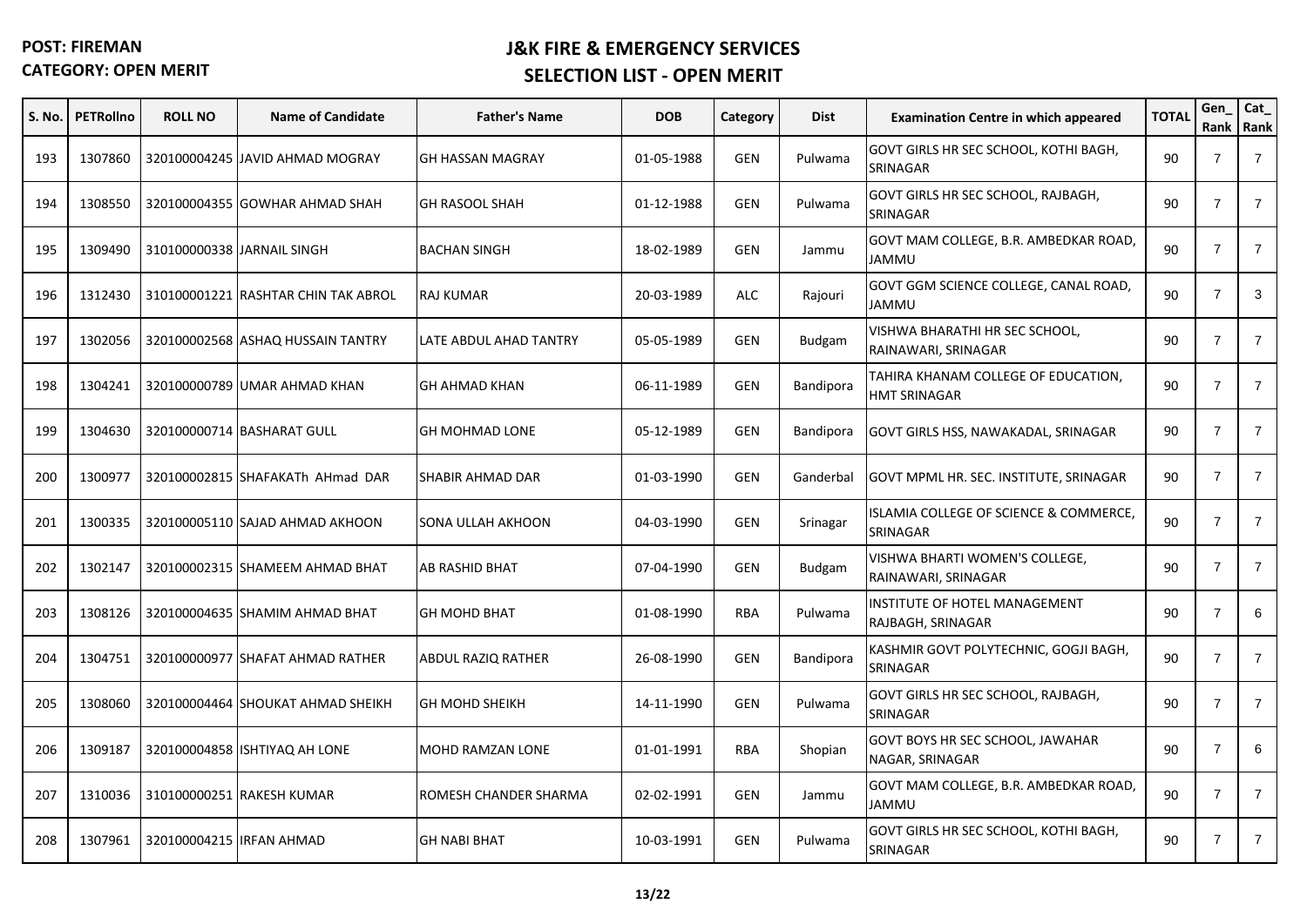| S. No. | <b>PETRollno</b> | <b>ROLL NO</b>          | <b>Name of Candidate</b>                                | <b>Father's Name</b>        | <b>DOB</b> | Category   | <b>Dist</b>   | <b>Examination Centre in which appeared</b>          | <b>TOTAL</b> | Gen<br>Rank    | Cat_<br>Rank   |
|--------|------------------|-------------------------|---------------------------------------------------------|-----------------------------|------------|------------|---------------|------------------------------------------------------|--------------|----------------|----------------|
| 209    | 1304262          |                         | 320100000962 KHURSHEED AHMAD PARRAY ABDUL HAMEED PARRAY |                             | 15-03-1991 | <b>GEN</b> | Bandipora     | KASHMIR GOVT POLYTECHNIC, GOGJI BAGH,<br>SRINAGAR    | 90           | $\overline{7}$ | $\overline{7}$ |
| 210    | 1304776          |                         | 320100000864 HILAL AHMAD RATHER                         | <b>GHULAM HASSAN RATHER</b> | 02-04-1991 | <b>RBA</b> | Bandipora     | TAHIRA KHANAM COLLEGE OF EDUCATION,<br>HMT SRINAGAR  | 90           | $\overline{7}$ | 6              |
| 211    | 1308597          |                         | 320100004661 SAMEER AHMAD SOFI                          | NAZIR AHMAD SOFI            | 05-04-1991 | <b>GEN</b> | Pulwama       | INSTITUTE OF HOTEL MANAGEMENT<br>RAJBAGH, SRINAGAR   | 90           | $\overline{7}$ | $\overline{7}$ |
| 212    | 1308992          |                         | 320100004766 YOUNIS AHMAD                               | AB GANI                     | 24-05-1991 | <b>OBC</b> | Shopian       | GOVT BOYS HR SEC SCHOOL, JAWAHAR<br>NAGAR, SRINAGAR  | 90           | $\overline{7}$ | 3              |
| 213    | 1308843          |                         | 320100004241 WASIM AHMAD GANAIE                         | <b>GH AHMAD GANAIE</b>      | 27-11-1991 | <b>GEN</b> | Pulwama       | GOVT GIRLS HR SEC SCHOOL, KOTHI BAGH,<br>SRINAGAR    | 90           | $\overline{7}$ | $\overline{7}$ |
| 214    | 1304091          |                         | 320100001036 IKHLAQ YOUSUF LONE                         | <b>MOHD YOUSUF LONE</b>     | 30-12-1991 | <b>GEN</b> | Bandipora     | KASHMIR GOVT POLYTECHNIC, GOGJI BAGH,<br>SRINAGAR    | 90           | $\overline{7}$ | $\overline{7}$ |
| 215    | 1309279          |                         | 320100004746 UMMER HASSAN BHAT                          | <b>GULAM HASSAN BHAT</b>    | 01-02-1992 | <b>RBA</b> | Shopian       | GOVT BOYS HR SEC SCHOOL, JAWAHAR<br>NAGAR, SRINAGAR  | 90           | $\overline{7}$ | 6              |
| 216    | 1301016          |                         | 320100003056 FAYAZ AH MALIK                             | LT GH NABI MALIK            | 08-02-1992 | <b>GEN</b> | Ganderbal     | <b>GOVT GIRLS HR SEC SCHOOL KHANYAR</b>              | 90           | $\overline{7}$ | $\overline{7}$ |
| 217    | 1311056          |                         | 310100001444 TARIQ AHMED NAIK                           | ABDUL GAFFAR NAIK           | 23-02-1992 | <b>RBA</b> | Ramban        | GOVT GGM SCIENCE COLLEGE, CANAL ROAD,<br>UMMAL       | 90           | $\overline{7}$ | 6              |
| 218    | 1308471          |                         | 320100004203 SHABIR AHMAD                               | MANZOOR AHMAD LONE          | 01-03-1992 | <b>GEN</b> | Pulwama       | GOVT GIRLS HR SEC SCHOOL, KOTHI BAGH,<br>SRINAGAR    | 90           | $\overline{7}$ | $\overline{7}$ |
| 219    | 1310220          | 310100000357 AJAY SINGH |                                                         | <b>KARNAIL SINGH</b>        | 04-03-1992 | <b>ALC</b> | Jammu         | GOVT MAM COLLEGE, B.R. AMBEDKAR ROAD,<br>UMMAL       | 90           | $\overline{7}$ | 3              |
| 220    | 1308263          |                         | 320100004656 SAJAD AHMAD KOCHEY                         | <b>MANZOOR AHMAD KOCHEY</b> | 25-03-1992 | <b>GEN</b> | Pulwama       | INSTITUTE OF HOTEL MANAGEMENT<br>RAJBAGH, SRINAGAR   | 90           | $\overline{7}$ | $\overline{7}$ |
| 221    | 1301103          |                         | 320100003072 AB RASHID WANI                             | MEHRAJ UDIN WANI            | 15-12-1992 | <b>GEN</b> | Ganderbal     | <b>GOVT GIRLS HR SEC SCHOOL KHANYAR</b>              | 90           | $\overline{7}$ | $\overline{7}$ |
| 222    | 1301966          |                         | 320100002085 FAROOze ahmad yatoo                        | <b>GH HASSAN Yatoo</b>      | 25-12-1992 | <b>GEN</b> | <b>Budgam</b> | GOVT GIRLS HR SEC INSTITUTE, AMIRA KADAL<br>SRINAGAR | 90           | $\overline{7}$ | $\overline{7}$ |
| 223    | 1308043          |                         | 320100004350 RAYEES AHMAD DAR                           | AB GANI DAR                 | 05-02-1993 | GEN        | Pulwama       | GOVT GIRLS HR SEC SCHOOL, KOTHI BAGH,<br>SRINAGAR    | 90           | $\overline{7}$ | $\overline{7}$ |
| 224    | 1300927          |                         | 320100002807 MOHAMMAD OBADE SHAH                        | MOHD AMIN SHAH              | 15-03-1993 | <b>GEN</b> | Ganderbal     | GOVT MPML HR. SEC. INSTITUTE, SRINAGAR               | 90           | $\overline{7}$ | $\overline{7}$ |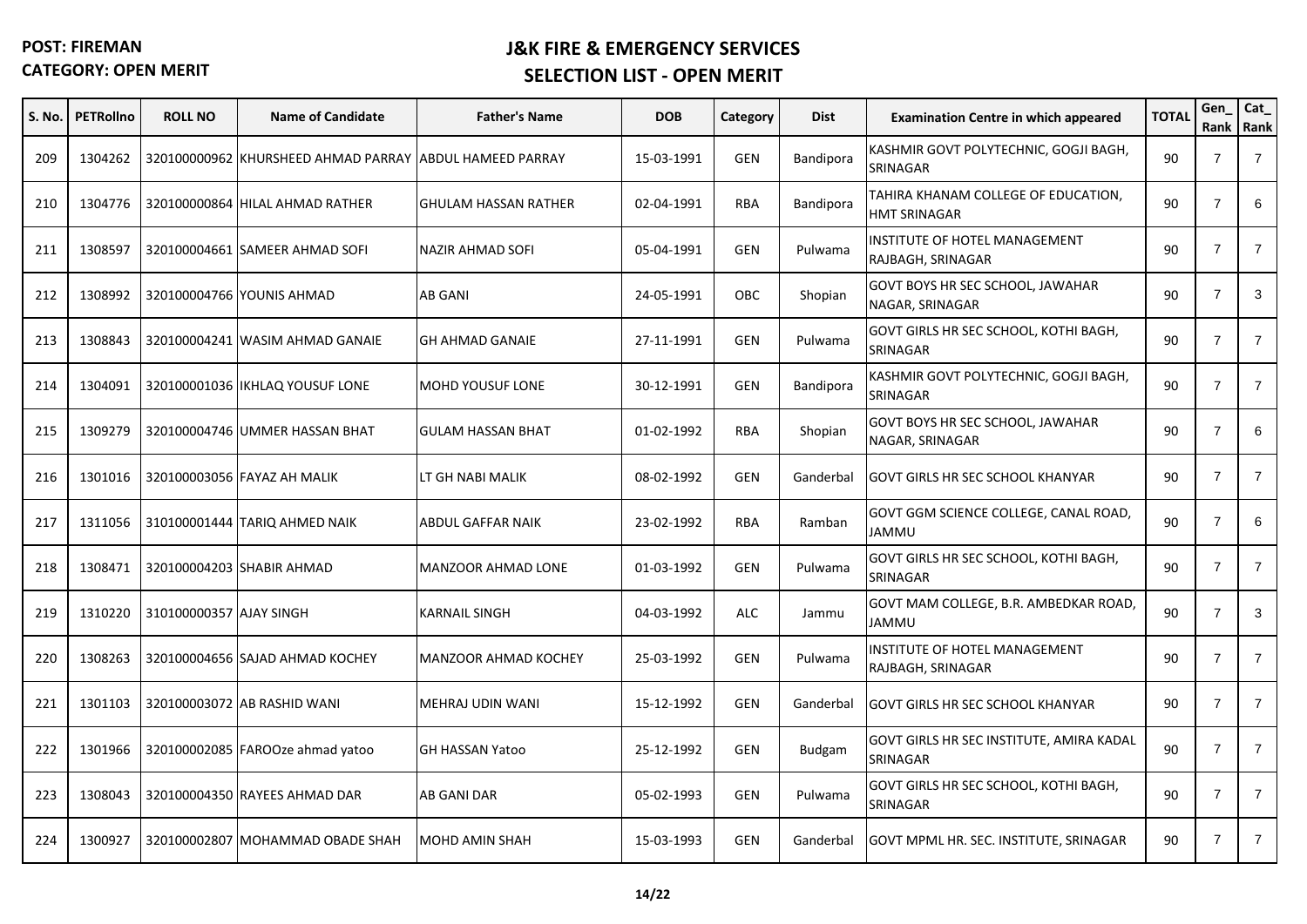| S. No. | <b>PETRollno</b> | <b>ROLL NO</b>            | <b>Name of Candidate</b>                                  | <b>Father's Name</b>       | <b>DOB</b> | Category   | <b>Dist</b>   | <b>Examination Centre in which appeared</b>                       | <b>TOTAL</b> | Gen<br>Rank Rank | Cat_           |
|--------|------------------|---------------------------|-----------------------------------------------------------|----------------------------|------------|------------|---------------|-------------------------------------------------------------------|--------------|------------------|----------------|
| 225    | 1309561          |                           | 310100000198 SHIVAM CHOUDHARY                             | <b>RAJESH KUMAR</b>        | 20-03-1993 | <b>GEN</b> | Jammu         | GOVT MAM COLLEGE, B.R. AMBEDKAR ROAD,<br>JAMMU                    | 90           | $\overline{7}$   | $\overline{7}$ |
| 226    | 1301193          |                           | 320100003019 OMER FAROOQ SHEIKH                           | FAROOQ AHMAD SHEIKH        | 05-06-1993 | <b>GEN</b> | Ganderbal     | <b>GOVT GIRLS HR SEC SCHOOL KHANYAR</b>                           | 90           | $\overline{7}$   | $\overline{7}$ |
| 227    | 1306103          |                           | 320100000393 AAMIR SUHEEL KHAN                            | MOHD ABDULLAH KHAN         | 09-10-1993 | <b>RBA</b> | Anantnag      | ABDUL AHAD AZAD MEMORIAL DEGREE<br>COLLEGE, BEMINA, SRINAGAR      | 90           | $\overline{7}$   | 6              |
| 228    | 1304480          |                           | 320100000963 AAMIR SUHAIL RATHER                          | SAIF U DIN RATHER          | 15-11-1993 | <b>RBA</b> | Bandipora     | KASHMIR GOVT POLYTECHNIC, GOGJI BAGH,<br>SRINAGAR                 | 90           | $\overline{7}$   | 6              |
| 229    | 1311511          |                           | 310100001581 SANJAY KUMAR                                 | <b>ROOP CHAND</b>          | 15-12-1993 | SC.        | Udhampur      | GOVT GGM SCIENCE COLLEGE, CANAL ROAD,<br>JAMMU                    | 90           | $\overline{7}$   | $\overline{4}$ |
| 230    | 1305834          | 320100003728 BALAL AHMED  |                                                           | <b>GH MUSTAFA</b>          | 14-01-1994 | <b>RBA</b> | Kupwara       | MINTOO CIRCLE ENG. MED. SR. SEC. SCHOOL,<br>ALUCHI BAGH, SRINAGAR | 90           | $\overline{7}$   | 6              |
| 231    | 1304794          |                           | 320100001121 MURTAZA BASHIR                               | <b>BASHIR AHMAD GANAIE</b> | 05-03-1994 | <b>GEN</b> | Bandipora     | KASHMIR GOVT POLYTECHNIC, GOGJI BAGH,<br>SRINAGAR                 | 90           | $\overline{7}$   | $\overline{7}$ |
| 232    | 1308118          |                           | 320100004219 FAYAZ AHMAD GANIE                            | <b>GH MOHD GANIE</b>       | 06-03-1994 | <b>GEN</b> | Pulwama       | GOVT GIRLS HR SEC SCHOOL, KOTHI BAGH,<br>SRINAGAR                 | 90           | $\overline{7}$   | $\overline{7}$ |
| 233    | 1310756          | 310100000171 IRFAN AHMAD  |                                                           | JAVAD IQBAL                | 11-03-1994 | <b>GEN</b> | Doda          | GOVT MAM COLLEGE, B.R. AMBEDKAR ROAD,<br>UMMAL                    | 90           | $\overline{7}$   | $\overline{7}$ |
| 234    | 1308372          |                           | 320100004327 WASEEM AZAD                                  | AZAD AHMAD SHAH            | 09-06-1994 | <b>GEN</b> | Pulwama       | GOVT GIRLS HR SEC SCHOOL, KOTHI BAGH,<br>SRINAGAR                 | 90           | $\overline{7}$   | $\overline{7}$ |
| 235    | 1300626          |                           | 320100003143 MOHAMAD SHAFI LAHARWAL GHULAM AHMAD LAHARWAL |                            | 17-09-1994 | <b>GEN</b> | Ganderbal     | GOVT WOMEN POLYTECHNIC COLLEGE,<br>BEMINA, SRINAGAR               | 90           | $\overline{7}$   | $\overline{7}$ |
| 236    | 1307855          | 320100004620 MUDASIR AZIZ |                                                           | AB AZIZ MIR                | 12-10-1994 | <b>GEN</b> | Pulwama       | INSTITUTE OF HOTEL MANAGEMENT<br>RAJBAGH, SRINAGAR                | 90           | $\overline{7}$   | $\overline{7}$ |
| 237    | 1306815          |                           | 320100000327 ISHFAQ AHMAD GANIE                           | <b>GH NABI GANIE</b>       | 16-10-1994 | <b>RBA</b> | Anantnag      | ABDUL AHAD AZAD MEMORIAL DEGREE<br>COLLEGE, BEMINA, SRINAGAR      | 90           | $\overline{7}$   | 6              |
| 238    | 1302575          |                           | 320100002565 MOHAMMAD ABBAS KOKA                          | ABDUL MAJEED KOKA          | 08-04-1995 | <b>GEN</b> | <b>Budgam</b> | VISHWA BHARATHI HR SEC SCHOOL,<br>RAINAWARI, SRINAGAR             | 90           | $\overline{7}$   | $\overline{7}$ |
| 239    | 1309390          |                           | 310100000269 HARISH KUMAR                                 | <b>KRISHAN LAL</b>         | 29-03-1985 | <b>GEN</b> | Jammu         | GOVT MAM COLLEGE, B.R. AMBEDKAR ROAD,<br>JAMMU                    | 89           | 8                | 8              |
| 240    | 1310151          |                           | 310100000291 MANEER HUSSAIN                               | <b>SONI MOHD</b>           | 08-12-1985 | ST         | Jammu         | GOVT MAM COLLEGE, B.R. AMBEDKAR ROAD,<br>JAMMU                    | 89           | 8                | 4              |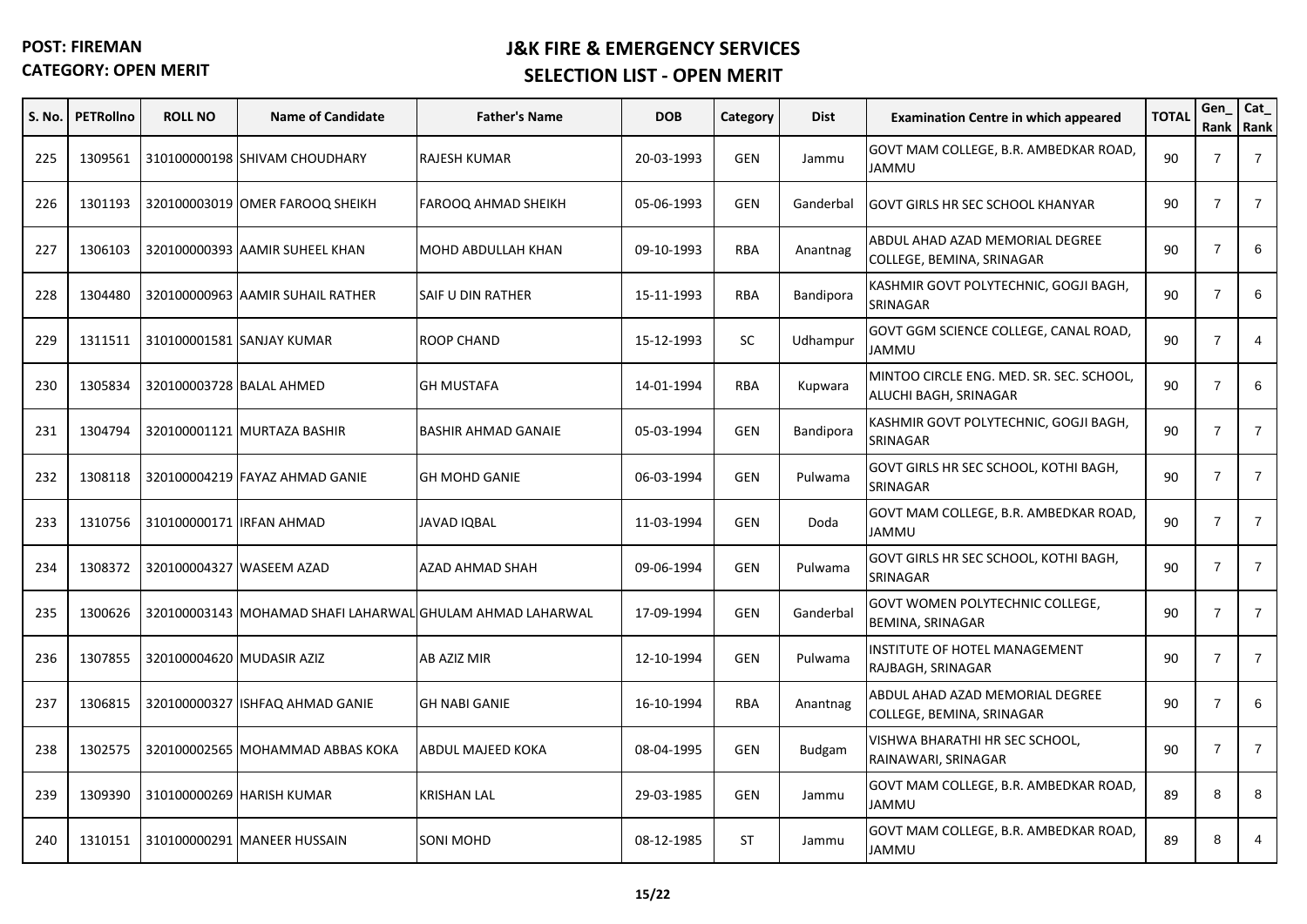| S. No. | <b>PETRollno</b> | <b>ROLL NO</b>           | <b>Name of Candidate</b>          | <b>Father's Name</b>      | <b>DOB</b> | Category   | <b>Dist</b>   | <b>Examination Centre in which appeared</b>                       | <b>TOTAL</b> | Gen<br>Rank | Cat_<br>Rank   |
|--------|------------------|--------------------------|-----------------------------------|---------------------------|------------|------------|---------------|-------------------------------------------------------------------|--------------|-------------|----------------|
| 241    | 1304853          |                          | 320100000892 MOHAMMED IQBAL RESHI | <b>ABDUL KHALIQ RESHI</b> | 01-01-1986 | <b>RBA</b> | Bandipora     | TAHIRA KHANAM COLLEGE OF EDUCATION,<br>HMT SRINAGAR               | 89           | 8           | $\overline{7}$ |
| 242    | 1300600          |                          | 320100005132 SAJAD AHMAD DAR      | <b>MOHD SADIQ DAR</b>     | 15-02-1986 | <b>GEN</b> | Srinagar      | ISLAMIA COLLEGE OF SCIENCE & COMMERCE,<br>SRINAGAR                | 89           | 8           | 8              |
| 243    | 1305225          |                          | 320100003567 HILAL AHAMD MIR      | WALI MOHMAD MIR           | 24-02-1986 | <b>RBA</b> | Kupwara       | MINTOO CIRCLE ENG. MED. SR. SEC. SCHOOL,<br>ALUCHI BAGH, SRINAGAR | 89           | 8           | $\overline{7}$ |
| 244    | 1301069          |                          | 320100002884 QYSER AHMAD LONE     | <b>GH AHMAD LONE</b>      | 03-11-1986 | <b>GEN</b> | Ganderbal     | GOVT MPML HR. SEC. INSTITUTE, SRINAGAR                            | 89           | 8           | 8              |
| 245    | 1311190          | 310100001326 CHOOR SINGH |                                   | SH DEV RAJ                | 14-11-1986 | <b>RBA</b> | Ramban        | GOVT GGM SCIENCE COLLEGE, CANAL ROAD,<br><b>JAMMU</b>             | 89           | 8           | $\overline{7}$ |
| 246    | 1309106          |                          | 320100004747 AAMIR HUSSAIN LONE   | AB SALAM LONE             | 15-12-1986 | <b>GEN</b> | Shopian       | GOVT BOYS HR SEC SCHOOL, JAWAHAR<br>NAGAR, SRINAGAR               | 89           | 8           | 8              |
| 247    | 1302539          |                          | 320100001828 BILAL AHmad GANAIE   | <b>MOHD RAMZAN GANAIE</b> | 01-01-1987 | <b>RBA</b> | <b>Budgam</b> | GANDHI MEMORIAL COLLEGE, SRINAGAR                                 | 89           | 8           | $\overline{7}$ |
| 248    | 1300449          |                          | 320100005092 MOHD IQBAL SOFI      | AB SAMAD SOFI             | 02-02-1987 | <b>GEN</b> | Srinagar      | <b>ISLAMIA COLLEGE OF SCIENCE &amp; COMMERCE,</b><br>SRINAGAR     | 89           | 8           | 8              |
| 249    | 1303194          |                          | 320100001188 GH HASSAN WANI       | WALI MOHD WANI            | 24-02-1987 | <b>GEN</b> | Baramulla     | KASHMIR GOVT POLYTECHNIC, GOGJI BAGH,<br>SRINAGAR                 | 89           | 8           | 8              |
| 250    | 1309147          |                          | 320100004852 ASHIQ HUSSAIN BAHT   | <b>GH MOHD BHAT</b>       | 01-03-1987 | <b>GEN</b> | Shopian       | GOVT BOYS HR SEC SCHOOL, JAWAHAR<br>NAGAR, SRINAGAR               | 89           | 8           | 8              |
| 251    | 1307188          |                          | 320100000129 ARSHID NAZIR LONE    | NAZIR AHMAD LONE          | 04-03-1987 | <b>GEN</b> | Anantnag      | ABDUL AHAD AZAD MEMORIAL DEGREE<br>COLLEGE, BEMINA, SRINAGAR      | 89           | 8           | 8              |
| 252    | 1310747          |                          | 310100000081 YASEEN AHMED         | <b>MOHD SHAFI</b>         | 06-03-1987 | <b>GEN</b> | Doda          | GOVT MAM COLLEGE, B.R. AMBEDKAR ROAD,<br>JAMMU                    | 89           | 8           | 8              |
| 253    | 1308498          |                          | 320100004587 SHAhBAZ AHMAD SHEIKH | AB KHALIQ SHEIKH          | 02-04-1987 | <b>GEN</b> | Pulwama       | INSTITUTE OF HOTEL MANAGEMENT<br>RAJBAGH, SRINAGAR                | 89           | 8           | 8              |
| 254    | 1303239          |                          | 320100001727 HILAL AHMAD MALIK    | ABDUL KHALIQ MALIK        | 02-04-1987 | RBA        | Baramulla     | GANDHI MEMORIAL COLLEGE, SRINAGAR                                 | 89           | 8           | $\overline{7}$ |
| 255    | 1300048          |                          | 320100005148 ASHIQ AHMAD KHAN     | ABDUL RAHMAN KHAN         | 07-07-1987 | GEN        | Srinagar      | ISLAMIA COLLEGE OF SCIENCE & COMMERCE,<br>SRINAGAR                | 89           | 8           | 8              |
| 256    | 1304525          |                          | 320100000851 BILAL AHMAD PAREY    | <b>MOHD AKBAR PAREY</b>   | 15-10-1987 | <b>GEN</b> | Bandipora     | TAHIRA KHANAM COLLEGE OF EDUCATION,<br><b>HMT SRINAGAR</b>        | 89           | 8           | 8              |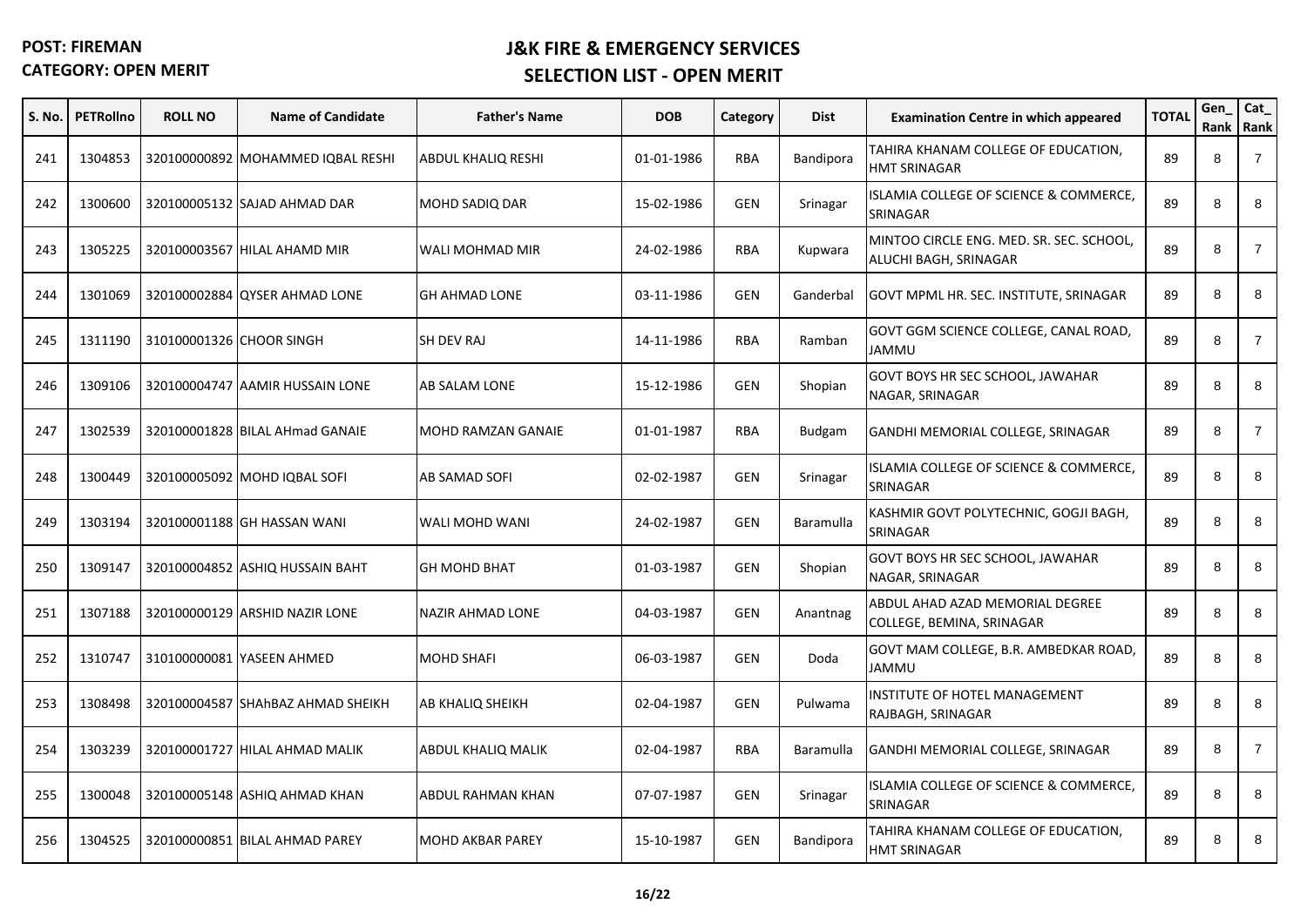| S. No. | <b>PETRollno</b> | <b>ROLL NO</b>           | <b>Name of Candidate</b>         | <b>Father's Name</b>       | <b>DOB</b> | Category   | <b>Dist</b>   | <b>Examination Centre in which appeared</b>                  | <b>TOTAL</b> | Gen<br>Rank | Cat_<br>Rank |
|--------|------------------|--------------------------|----------------------------------|----------------------------|------------|------------|---------------|--------------------------------------------------------------|--------------|-------------|--------------|
| 257    | 1306657          |                          | 320100000458 MUBASHIR MAJEED     | AB MAJEED WANI             | 25-12-1987 | <b>GEN</b> | Anantnag      | ABDUL AHAD AZAD MEMORIAL DEGREE<br>COLLEGE, BEMINA, SRINAGAR | 89           | 8           | 8            |
| 258    | 1308059          |                          | 320100004489 UMAR QASIM BHAT     | SONA ULLAH BHAT            | 15-01-1988 | <b>GEN</b> | Pulwama       | GOVT GIRLS HR SEC SCHOOL, RAJBAGH,<br>SRINAGAR               | 89           | 8           | 8            |
| 259    | 1302745          |                          | 320100002100 JAVAID AHMAD SHAH   | <b>GH RASOOL SHAH</b>      | 12-02-1988 | <b>GEN</b> | <b>Budgam</b> | GOVT GIRLS HR SEC INSTITUTE, AMIRA KADAL<br>SRINAGAR         | 89           | 8           | 8            |
| 260    | 1309334          |                          | 320100004854 SHABIR AHMAD MALLA  | MOHD MANSOOR MALLA         | 02-03-1988 | <b>GEN</b> | Shopian       | GOVT BOYS HR SEC SCHOOL, JAWAHAR<br>NAGAR, SRINAGAR          | 89           | 8           | 8            |
| 261    | 1309217          |                          | 320100004757 SYED PARVEEZ SERAJ  | SYED SERAJ UN DIN SHAH     | 13-03-1988 | <b>GEN</b> | Shopian       | GOVT BOYS HR SEC SCHOOL, JAWAHAR<br>NAGAR, SRINAGAR          | 89           | 8           | 8            |
| 262    | 1302763          |                          | 320100001879 MOHD YAQUEB SHIEKH  | <b>BASHIR AHMAD SHIEKH</b> | 21-03-1988 | <b>GEN</b> | <b>Budgam</b> | GANDHI MEMORIAL COLLEGE, SRINAGAR                            | 89           | 8           | 8            |
| 263    | 1300393          |                          | 320100004966 KHURSHID AHMAD BHAT | AB KHALIQ BHAT             | 04-05-1988 | <b>GEN</b> | Srinagar      | GOVT BOYS HR SEC SCHOOL, JAWAHAR<br>NAGAR, SRINAGAR          | 89           | 8           | 8            |
| 264    | 1310358          | 310100000514 SUNIL DUTT  |                                  | <b>HARBANS LAL</b>         | 21-05-1988 | <b>GEN</b> | Kathua        | GOVT MAM COLLEGE, B.R. AMBEDKAR ROAD,<br>JAMMU               | 89           | 8           | 8            |
| 265    | 1302686          |                          | 320100001993 SHABIR AHMAD BHAT   | AB GANI BHAT               | 07-07-1988 | <b>GEN</b> | <b>Budgam</b> | GANDHI MEMORIAL COLLEGE, SRINAGAR                            | 89           | 8           | 8            |
| 266    | 1310710          | 310100000101 SHOKET ALI  |                                  | MOHD SHARIEF KHAN          | 05-10-1988 | <b>GEN</b> | Doda          | GOVT MAM COLLEGE, B.R. AMBEDKAR ROAD,<br>JAMMU               | 89           | 8           | 8            |
| 267    | 1300354          |                          | 320100004930 UMER ISHFAQ DAR     | GHULAM MOHMAD DAR          | 07-11-1988 | <b>GEN</b> | Srinagar      | GOVT BOYS HR SEC SCHOOL, JAWAHAR<br>NAGAR, SRINAGAR          | 89           | 8           | 8            |
| 268    | 1310490          | 310100001551 Sahil dubey |                                  | Mulkh Raj                  | 20-02-1989 | <b>GEN</b> | Samba         | GOVT GGM SCIENCE COLLEGE, CANAL ROAD,<br>UMMAL               | 89           | 8           | 8            |
| 269    | 1308367          |                          | 320100004675 RASHID LATeef       | MOHD ABDULLAH RATHER       | 02-03-1989 | <b>GEN</b> | Pulwama       | GOVT BOYS HR SEC SCHOOL, JAWAHAR<br>NAGAR, SRINAGAR          | 89           | 8           | 8            |
| 270    | 1306207          | 320100000226 HILAL AHMAD |                                  | <b>MOHD YAQUB KHAN</b>     | 04-03-1989 | <b>GEN</b> | Anantnag      | ABDUL AHAD AZAD MEMORIAL DEGREE<br>COLLEGE, BEMINA, SRINAGAR | 89           | 8           | 8            |
| 271    | 1308417          |                          | 320100004257 ISHFAQ AHMAD DAR    | MUZAFFER AHMAD DAR         | 04-03-1989 | <b>GEN</b> | Pulwama       | GOVT GIRLS HR SEC SCHOOL, KOTHI BAGH,<br>SRINAGAR            | 89           | 8           | 8            |
| 272    | 1302182          |                          | 320100002309 SAJAD UL RASHID     | <b>ABDUL RASHID BHAT</b>   | 03-04-1989 | <b>GEN</b> | <b>Budgam</b> | VISHWA BHARTI WOMEN'S COLLEGE,<br>RAINAWARI, SRINAGAR        | 89           | 8           | 8            |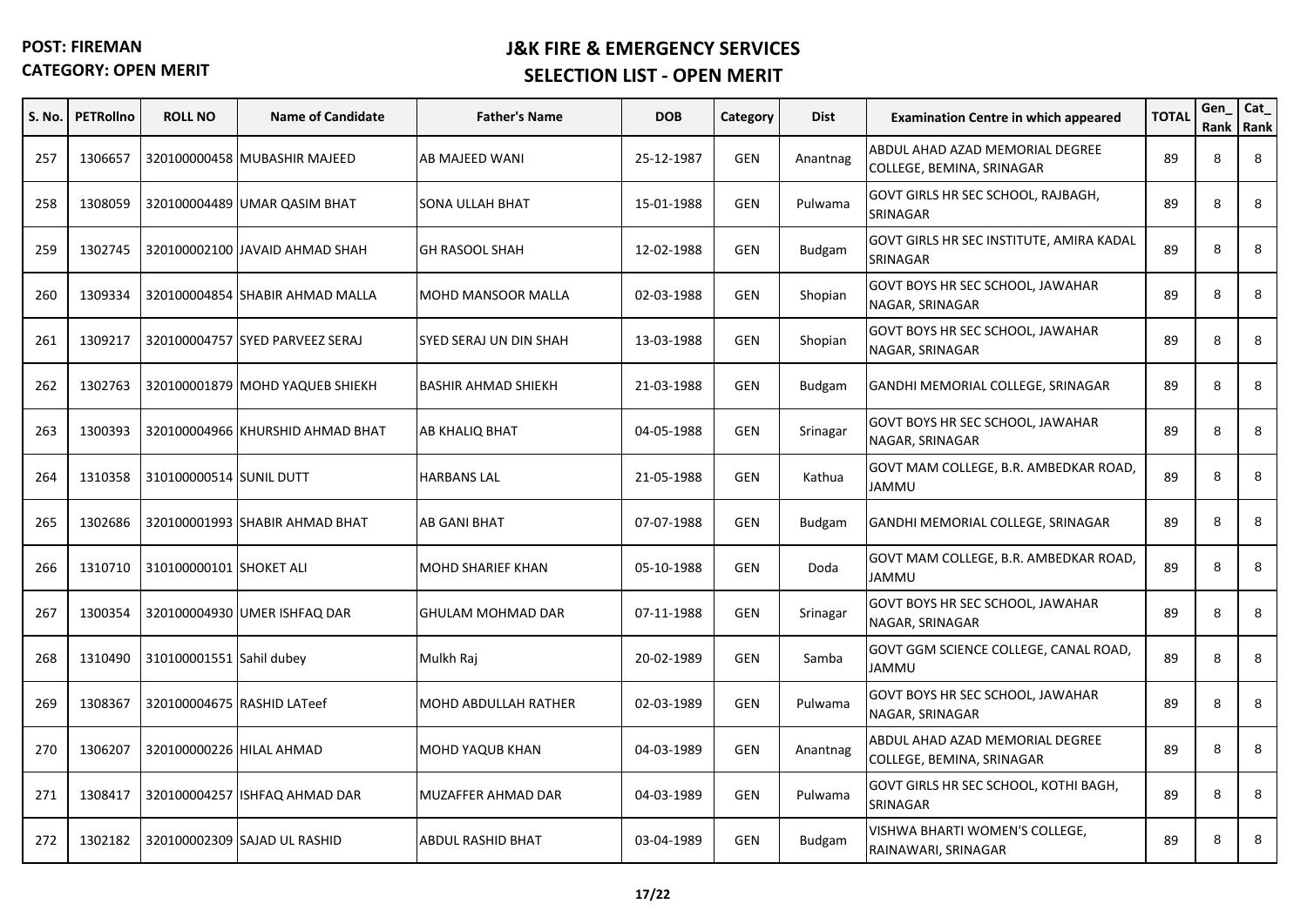| S. No. | <b>PETRollno</b> | <b>ROLL NO</b>          | <b>Name of Candidate</b>        | <b>Father's Name</b>     | <b>DOB</b> | Category   | <b>Dist</b>   | <b>Examination Centre in which appeared</b>                       | <b>TOTAL</b> | Gen<br>Rank | Cat_<br>Rank   |
|--------|------------------|-------------------------|---------------------------------|--------------------------|------------|------------|---------------|-------------------------------------------------------------------|--------------|-------------|----------------|
| 273    | 1307989          |                         | 320100004519 YASEEN AHMAD MIR   | <b>GH MOHD MIR</b>       | 03-05-1989 | <b>GEN</b> | Pulwama       | GOVT GIRLS HR SEC SCHOOL, RAJBAGH,<br>SRINAGAR                    | 89           | 8           | 8              |
| 274    | 1300056          |                         | 320100005077 RAYEES AHMAD DAR   | <b>GHULAM NABI DAR</b>   | 15-08-1989 | <b>GEN</b> | Srinagar      | ISLAMIA COLLEGE OF SCIENCE & COMMERCE,<br>SRINAGAR                | 89           | 8           | 8              |
| 275    | 1302544          |                         | 320100002030 BILAL AHMAD CHOPAN | ABDUL AHAD CHOPAN        | 09-11-1989 | <b>GEN</b> | <b>Budgam</b> | GOVT GIRLS HR SEC INSTITUTE, AMIRA KADAL<br>SRINAGAR              | 89           | 8           | 8              |
| 276    | 1300207          |                         | 320100005076 SHABIR AHMAD DAR   | MOHMMAD RAMZAN DAR       | 15-12-1989 | GEN        | Srinagar      | <b>SLAMIA COLLEGE OF SCIENCE &amp; COMMERCE,</b><br>SRINAGAR      | 89           | 8           | 8              |
| 277    | 1304401          |                         | 320100000824 NASEER AHMAD DAR   | <b>BASHIR AHMAD DAR</b>  | 25-12-1989 | <b>RBA</b> | Bandipora     | TAHIRA KHANAM COLLEGE OF EDUCATION,<br><b>HMT SRINAGAR</b>        | 89           | 8           | $\overline{7}$ |
| 278    | 1301676          |                         | 320100002606 JAVID AHMAD KHAN   | ALI MOHD KHAN            | 30-12-1989 | <b>GEN</b> | <b>Budgam</b> | VISHWA BHARATHI HR SEC SCHOOL,<br>RAINAWARI, SRINAGAR             | 89           | 8           | 8              |
| 279    | 1305985          |                         | 320100000265 MOHAMAD SHAHID MIR | <b>MOHD YOUSUF MIR</b>   | 01-01-1990 | <b>RBA</b> | Anantnag      | ABDUL AHAD AZAD MEMORIAL DEGREE<br>COLLEGE, BEMINA, SRINAGAR      | 89           | 8           | $\overline{7}$ |
| 280    | 1300156          |                         | 320100005112 TAHIR HUSSIAN      | <b>MOHD RAMZAN BHAT</b>  | 07-02-1990 | <b>GEN</b> | Srinagar      | ISLAMIA COLLEGE OF SCIENCE & COMMERCE,<br>SRINAGAR                | 89           | 8           | 8              |
| 281    | 1301684          |                         | 320100001880 ZUBAIR AHMAD       | AB JABAR SHEIKH          | 10-02-1990 | RBA        | Budgam        | GANDHI MEMORIAL COLLEGE, SRINAGAR                                 | 89           | 8           | $\overline{7}$ |
| 282    | 1305074          |                         | 320100003770 SARTAJUL ISLAM     | <b>GH MOHD GANIE</b>     | 10-03-1990 | <b>RBA</b> | Kupwara       | MINTOO CIRCLE ENG. MED. SR. SEC. SCHOOL,<br>ALUCHI BAGH, SRINAGAR | 89           | 8           | $\overline{7}$ |
| 283    | 1300498          |                         | 320100005042 RIYAZ AHMMAD BHAT  | <b>BASHIR AHMAD BHAT</b> | 14-04-1990 | <b>GEN</b> | Srinagar      | <b>ISLAMIA COLLEGE OF SCIENCE &amp; COMMERCE,</b><br>SRINAGAR     | 89           | 8           | 8              |
| 284    | 1307904          |                         | 320100004515 SHOWKAT UL ISLAM   | <b>BASHIR AHMAD</b>      | 06-05-1990 | <b>GEN</b> | Pulwama       | GOVT GIRLS HR SEC SCHOOL, RAJBAGH,<br>SRINAGAR                    | 89           | 8           | 8              |
| 285    | 1302675          |                         | 320100002383 BILAL AHMAD GANI   | MOHD AMEEN GANIE         | 09-05-1990 | <b>GEN</b> | Budgam        | VISHWA BHARTI WOMEN'S COLLEGE,<br>RAINAWARI, SRINAGAR             | 89           | 8           | 8              |
| 286    | 1309699          | 310100000219 AMIT SAINI |                                 | <b>MAN SINGH</b>         | 08-10-1990 | <b>GEN</b> | Jammu         | GOVT MAM COLLEGE, B.R. AMBEDKAR ROAD,<br><b>UMMAL</b>             | 89           | 8           | 8              |
| 287    | 1303521          |                         | 320100001522 SAJAD AHMAD GANIE  | KHAZIR MOHD GANIE        | 10-10-1990 | GEN        | Baramulla     | TAHIRA KHANAM COLLEGE OF EDUCATION,<br>HMT SRINAGAR               | 89           | 8           | 8              |
| 288    | 1308864          |                         | 320100004404 MIR NASEER AHMAD   | <b>GH NABI MIR</b>       | 15-10-1990 | <b>GEN</b> | Pulwama       | GOVT GIRLS HR SEC SCHOOL, RAJBAGH,<br>SRINAGAR                    | 89           | 8           | 8              |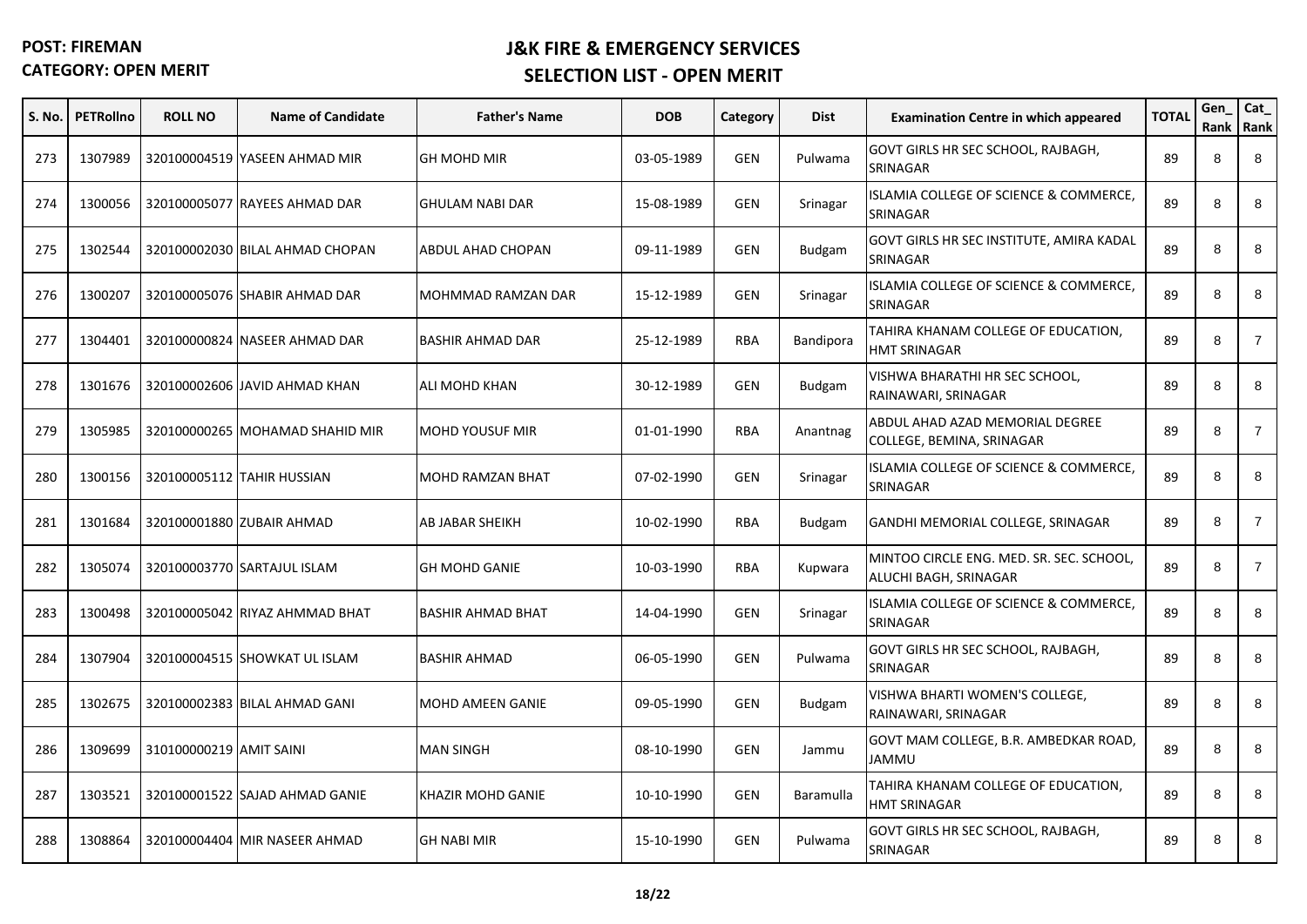| S. No. | <b>PETRollno</b> | <b>ROLL NO</b>         | <b>Name of Candidate</b>          | <b>Father's Name</b>     | <b>DOB</b> | Category   | <b>Dist</b>   | <b>Examination Centre in which appeared</b>           | <b>TOTAL</b> | Gen<br>Rank | Cat_<br>Rank   |
|--------|------------------|------------------------|-----------------------------------|--------------------------|------------|------------|---------------|-------------------------------------------------------|--------------|-------------|----------------|
| 289    | 1309257          |                        | 320100004877 AB RAOUF KHAN        | <b>HAMIDULLAH KHAN</b>   | 10-12-1990 | <b>RBA</b> | Shopian       | GOVT BOYS HR SEC SCHOOL, JAWAHAR<br>NAGAR, SRINAGAR   | 89           | 8           | $\overline{7}$ |
| 290    | 1311538          |                        | 310100000709 IMRAN HUSSAIN SHAH   | SHABIR HUSSAIN SHAH      | 18-01-1991 | <b>GEN</b> | Poonch        | GOVT MAM COLLEGE, B.R. AMBEDKAR ROAD,<br>UMMAL        | 89           | 8           | 8              |
| 291    | 1309288          | 320100004789 AMIR AMIN |                                   | MOHD AMIN MIR            | 04-02-1991 | GEN        | Shopian       | GOVT BOYS HR SEC SCHOOL, JAWAHAR<br>NAGAR, SRINAGAR   | 89           | 8           | 8              |
| 292    | 1302000          |                        | 320100002641 JAHINGER AH SOFI     | FAROOQ AH SOFI           | 24-02-1991 | <b>GEN</b> | Budgam        | VISHWA BHARATHI HR SEC SCHOOL,<br>RAINAWARI, SRINAGAR | 89           | 8           | 8              |
| 293    | 1300406          |                        | 320100004994 BASHARAT HUSSAIN MIR | <b>GH MOHD MIR</b>       | 05-03-1991 | <b>GEN</b> | Srinagar      | GOVT BOYS HR SEC SCHOOL, JAWAHAR<br>NAGAR, SRINAGAR   | 89           | 8           | 8              |
| 294    | 1302057          |                        | 320100002365 ABDUL QAYOOM GANIE   | MOHD AMIN GANIE          | 03-04-1991 | <b>GEN</b> | <b>Budgam</b> | VISHWA BHARTI WOMEN'S COLLEGE,<br>RAINAWARI, SRINAGAR | 89           | 8           | 8              |
| 295    | 1310613          |                        | 310100000034 ZAKER HUSSAIN        | <b>GULAM QAIDER LONE</b> | 04-06-1991 | <b>RBA</b> | Doda          | GOVT MAM COLLEGE, B.R. AMBEDKAR ROAD,<br>UMMAL        | 89           | 8           | $\overline{7}$ |
| 296    | 1309432          |                        | 310100000195 NARESH KUMAR         | <b>SOM DUTT</b>          | 21-07-1991 | GEN        | Jammu         | GOVT MAM COLLEGE, B.R. AMBEDKAR ROAD,<br>JAMMU        | 89           | 8           | 8              |
| 297    | 1311517          | 310100001596 ASIF SHAH |                                   | <b>SIKANDER SHAH</b>     | 14-10-1991 | <b>GEN</b> | Udhampur      | GOVT GGM SCIENCE COLLEGE, CANAL ROAD,<br>UMMAL        | 89           | 8           | 8              |
| 298    | 1302886          |                        | 320100001632 SAMEER AHMAD PARRY   | AB AHAD PARRY            | 16-10-1991 | <b>GEN</b> | Baramulla     | TAHIRA KHANAM COLLEGE OF EDUCATION,<br>HMT SRINAGAR   | 89           | 8           | 8              |
| 299    | 1300180          |                        | 320100004969 IRSHAD AHMAD GANAIE  | ABDUL AHAD GANIE         | 11-11-1991 | <b>GEN</b> | Srinagar      | GOVT BOYS HR SEC SCHOOL, JAWAHAR<br>NAGAR, SRINAGAR   | 89           | 8           | 8              |
| 300    | 1301462          |                        | 320100001925 JAVAID AHMAD KUMAR   | <b>MOHD SHABAN KUMAR</b> | 29-11-1991 | <b>RBA</b> | <b>Budgam</b> | GANDHI MEMORIAL COLLEGE, SRINAGAR                     | 89           | 8           | $\overline{7}$ |
| 301    | 1309076          |                        | 320100004777 JAVID AHAMD LONE     | MOHD MAQBOL LONE         | 12-12-1991 | <b>GEN</b> | Shopian       | GOVT BOYS HR SEC SCHOOL, JAWAHAR<br>NAGAR, SRINAGAR   | 89           | 8           | 8              |
| 302    | 1310558          |                        | 310100001548 SADIQ HUSSAIN        | <b>BUTTO KHAN</b>        | 02-01-1992 | <b>ST</b>  | Samba         | GOVT GGM SCIENCE COLLEGE, CANAL ROAD,<br>JAMMU        | 89           | 8           | 4              |
| 303    | 1310631          |                        | 310100000022 YASSAR ARFAT         | <b>GHULAM NABI</b>       | 01-02-1992 | <b>GEN</b> | Doda          | GOVT MAM COLLEGE, B.R. AMBEDKAR ROAD,<br>JAMMU        | 89           | 8           | 8              |
| 304    | 1309080          |                        | 320100004751 AAQIB MUSHTAQ        | MUSHTAQ AHMAD SHAH       | 03-02-1992 | <b>GEN</b> | Shopian       | GOVT BOYS HR SEC SCHOOL, JAWAHAR<br>NAGAR, SRINAGAR   | 89           | 8           | 8              |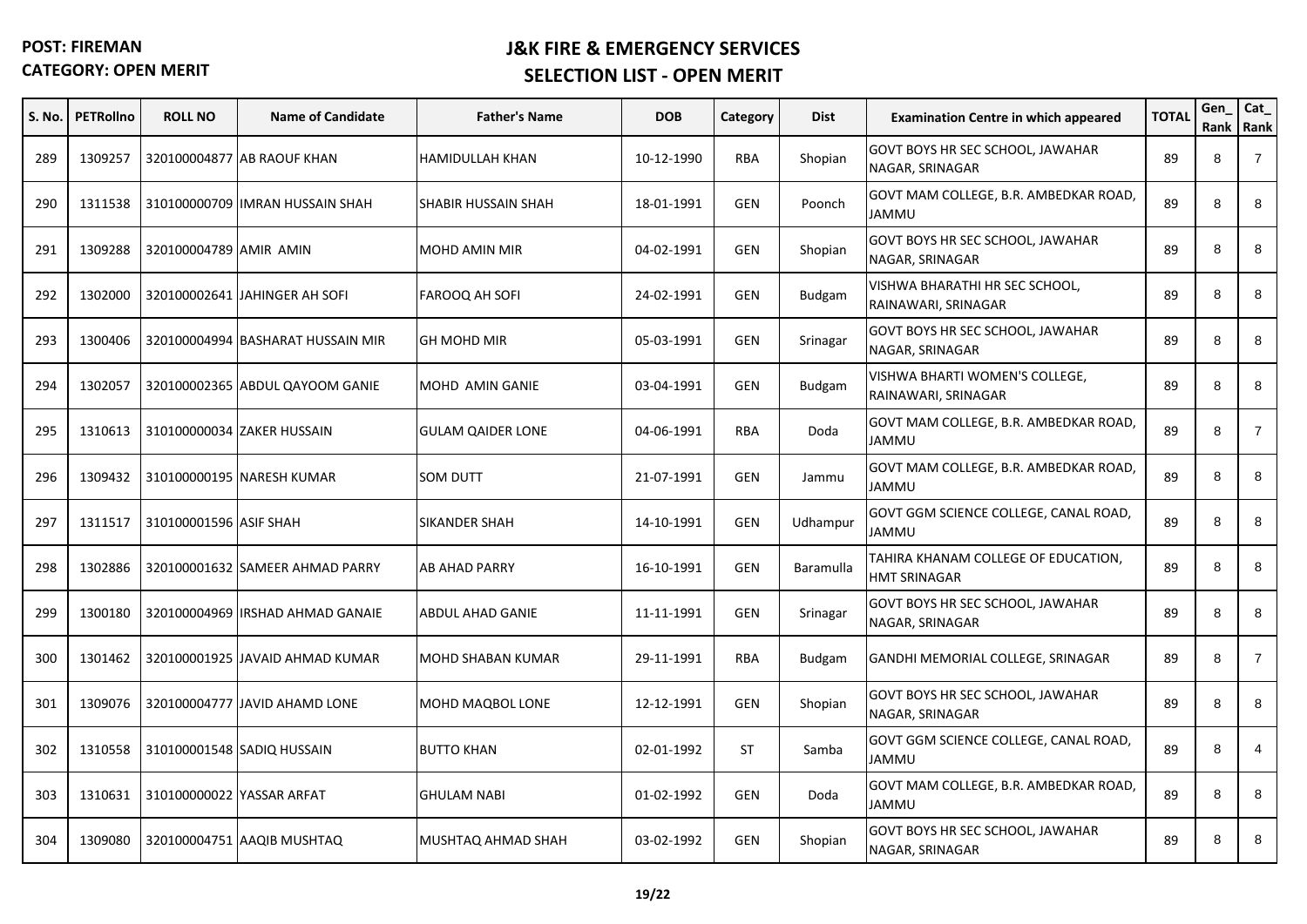| <b>S. No.</b> | <b>PETRollno</b> | <b>ROLL NO</b>           | <b>Name of Candidate</b>          | <b>Father's Name</b>        | <b>DOB</b> | Category   | <b>Dist</b>      | <b>Examination Centre in which appeared</b>                | <b>TOTAL</b> | Gen<br>Rank | Cat_<br>Rank   |
|---------------|------------------|--------------------------|-----------------------------------|-----------------------------|------------|------------|------------------|------------------------------------------------------------|--------------|-------------|----------------|
| 305           | 1308213          |                          | 320100004243 SHAMIM AHMAD DAR     | <b>MOHD AKBAR DAR</b>       | 04-04-1992 | <b>RBA</b> | Pulwama          | GOVT GIRLS HR SEC SCHOOL, KOTHI BAGH,<br>SRINAGAR          | 89           | 8           | $\overline{7}$ |
| 306           | 1310725          | 310100000159 Ahmer SHAFI |                                   | <b>MOHD SHAFI</b>           | 14-07-1992 | <b>GEN</b> | Doda             | GOVT MAM COLLEGE, B.R. AMBEDKAR ROAD,<br>JAMMU             | 89           | 8           | 8              |
| 307           | 1303883          |                          | 320100001185 ROUF AHMAD BHAT      | MOHAMMAD AKBAR BHAT         | 16-07-1992 | <b>GEN</b> | <b>Baramulla</b> | KASHMIR GOVT POLYTECHNIC, GOGJI BAGH,<br>SRINAGAR          | 89           | 8           | 8              |
| 308           | 1302165          |                          | 320100002359 UMER FAROOQ SANAI    | <b>FAROOQ AHMAD SANAI</b>   | 01-08-1992 | <b>GEN</b> | <b>Budgam</b>    | VISHWA BHARTI WOMEN'S COLLEGE,<br>RAINAWARI, SRINAGAR      | 89           | 8           | 8              |
| 309           | 1309031          |                          | 320100004762 AMIR ISAHQRATHER     | <b>MOHD ISAQ RATHER</b>     | 21-09-1992 | <b>GEN</b> | Shopian          | GOVT BOYS HR SEC SCHOOL, JAWAHAR<br>NAGAR, SRINAGAR        | 89           | 8           | 8              |
| 310           | 1300344          |                          | 320100005005 MOHAMMAD LATEEF DAR  | <b>MANZOOR AHMAD DAR</b>    | 05-10-1992 | <b>GEN</b> | Srinagar         | INSTITUTE OF HOTEL MANAGEMENT<br>RAJBAGH, SRINAGAR         | 89           | 8           | 8              |
| 311           | 1309571          |                          | 310100000438 VIKRAM SINGH         | <b>SHANKAR SINGH</b>        | 08-10-1992 | <b>GEN</b> | Jammu            | GOVT MAM COLLEGE, B.R. AMBEDKAR ROAD,<br><b>JAMMU</b>      | 89           | 8           | 8              |
| 312           | 1303491          |                          | 320100001410 ISHFAq AHAMD         | <b>AB HAMID</b>             | 29-10-1992 | <b>GEN</b> | <b>Baramulla</b> | KASHMIR GOVT POLYTECHNIC, GOGJI BAGH,<br>SRINAGAR          | 89           | 8           | 8              |
| 313           | 1300182          |                          | 320100005059 UMAR MAJEED DAR      | ABDUL MAJEED DAR            | 15-11-1992 | <b>GEN</b> | Srinagar         | ISLAMIA COLLEGE OF SCIENCE & COMMERCE,<br>SRINAGAR         | 89           | 8           | 8              |
| 314           | 1302525          |                          | 320100002134 MEIRAJ UD DIN DAR    | <b>GULAM UD DIN DAR</b>     | 05-02-1993 | <b>GEN</b> | Budgam           | GOVT GIRLS HR SEC INSTITUTE, AMIRA KADAL<br>SRINAGAR       | 89           | 8           | 8              |
| 315           | 1300138          |                          | 320100005011 UMER HAMID MIR       | <b>AB HAMID MIR</b>         | 12-02-1993 | <b>GEN</b> | Srinagar         | INSTITUTE OF HOTEL MANAGEMENT<br>RAJBAGH, SRINAGAR         | 89           | 8           | 8              |
| 316           | 1302320          |                          | 320100002105 SAJAD AHMAD RATHER   | <b>MEHFOZ AHMAD RATHER</b>  | 15-02-1993 | <b>GEN</b> | <b>Budgam</b>    | GOVT GIRLS HR SEC INSTITUTE, AMIRA KADAL<br>SRINAGAR       | 89           | 8           | 8              |
| 317           | 1309188          |                          | 320100004841 MUSHTAQ AHMAD gANAIE | <b>MOHD ABDULLAH GANAIE</b> | 25-02-1993 | <b>GEN</b> | Shopian          | GOVT BOYS HR SEC SCHOOL, JAWAHAR<br>NAGAR, SRINAGAR        | 89           | 8           | 8              |
| 318           | 1309060          |                          | 320100004824 SAQIB AHMAD LONE     | <b>GH AHMAD LONE</b>        | 02-03-1993 | RBA        | Shopian          | GOVT BOYS HR SEC SCHOOL, JAWAHAR<br>NAGAR, SRINAGAR        | 89           | 8           | $\overline{7}$ |
| 319           | 1301730          |                          | 320100002281 MUDASIR AHMAD TALI   | <b>GH MOHI DIN TAILI</b>    | 04-06-1993 | <b>GEN</b> | <b>Budgam</b>    | TAHIRA KHANAM COLLEGE OF EDUCATION,<br><b>HMT SRINAGAR</b> | 89           | 8           | 8              |
| 320           | 1301650          |                          | 320100005179 FEROOZ AHMAD BHAT    | <b>AB AHAD BHAT</b>         | 01-07-1993 | <b>GEN</b> | <b>Budgam</b>    | ISLAMIA COLLEGE OF SCIENCE & COMMERCE,<br><b>SRINAGAR</b>  | 89           | 8           | 8              |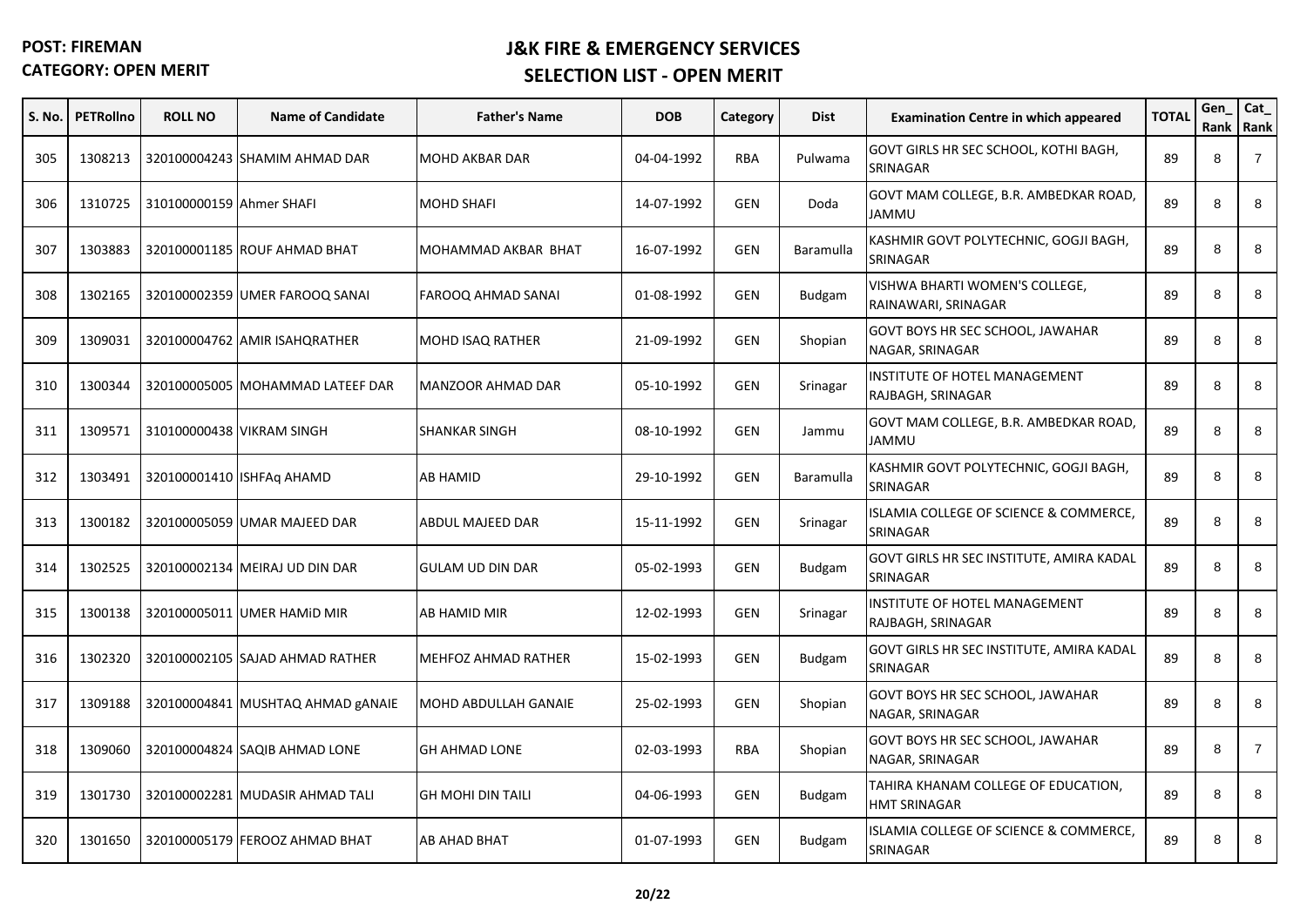| S. No. | <b>PETRollno</b> | <b>ROLL NO</b>            | <b>Name of Candidate</b>       | <b>Father's Name</b>  | <b>DOB</b> | Category   | <b>Dist</b>   | <b>Examination Centre in which appeared</b>                | <b>TOTAL</b> | Gen | Cat_<br>Rank Rank |
|--------|------------------|---------------------------|--------------------------------|-----------------------|------------|------------|---------------|------------------------------------------------------------|--------------|-----|-------------------|
| 321    | 1301319          |                           | 320100002787 PARVEEZ AH KHAN   | <b>GH MOHD KHAN</b>   | 03-10-1993 | <b>GEN</b> | Ganderbal     | GOVT MPML HR. SEC. INSTITUTE, SRINAGAR                     | 89           | 8   | 8                 |
| 322    | 1300025          |                           | 320100005023 ADil MUSHTAQ      | MUSHTAQ AHMAD DAR     | 11-01-1994 | <b>GEN</b> | Srinagar      | ISLAMIA COLLEGE OF SCIENCE & COMMERCE,<br>SRINAGAR         | 89           | 8   | 8                 |
| 323    | 1301955          |                           | 320100002252 ABID hussain lone | <b>HYDER ALI LONE</b> | 25-02-1994 | <b>GEN</b> | <b>Budgam</b> | TAHIRA KHANAM COLLEGE OF EDUCATION,<br><b>HMT SRINAGAR</b> | 89           | 8   | 8                 |
| 324    | 1307937          |                           | 320100005180 GULZAR AHMAD      | IRFAN GULZAR          | 07-03-1994 | <b>GEN</b> | Pulwama       | GOVT GIRLS HR SEC SCHOOL, RAJBAGH,<br>SRINAGAR             | 89           | 8   | 8                 |
| 325    | 1304532          | 320100000807 VIFAQ ASHRAF |                                | MOHD ASHRAF KHAN      | 15-04-1994 | <b>GEN</b> | Bandipora     | TAHIRA KHANAM COLLEGE OF EDUCATION,<br><b>HMT SRINAGAR</b> | 89           | 8   | 8                 |
| 326    | 1309547          |                           | 310100000178 SHAMSHER SINGH    | SH BISHAN SINGH       | 18-04-1994 | <b>GEN</b> | Jammu         | GOVT MAM COLLEGE, B.R. AMBEDKAR ROAD,<br>JAMMU             | 89           | 8   | 8                 |
| 327    | 1301496          |                           | 320100002106 ZAHID MUZAFAR     | MUZAFAR AHMAD DAR     | 07-05-1994 | <b>GEN</b> | <b>Budgam</b> | GOVT GIRLS HR SEC INSTITUTE, AMIRA KADAL<br>SRINAGAR       | 89           | 8   | 8                 |
| 328    | 1310861          |                           | 310100000610 RAASHID HUSSAIN   | <b>GH HUSSAIN</b>     | 01-06-1994 | <b>GEN</b> | Kishtwar      | GOVT MAM COLLEGE, B.R. AMBEDKAR ROAD,<br>JAMMU             | 89           | 8   | 8                 |
| 329    | 1309848          |                           | 310100000210 MOHD AMEEN        | <b>NAZIR HUSSAIN</b>  | 29-06-1994 | <b>OBC</b> | Jammu         | GOVT MAM COLLEGE, B.R. AMBEDKAR ROAD,<br><b>JAMMU</b>      | 89           | 8   | $\overline{4}$    |
| 330    | 1310573          |                           | 310100000043 SANJAY KUMAR      | <b>VIKEEL CHAND</b>   | 05-07-1994 | SC.        | Doda          | GOVT MAM COLLEGE, B.R. AMBEDKAR ROAD,<br><b>JAMMU</b>      | 89           | 8   | 5                 |
| 331    | 1309091          |                           | 320100004803 UMER FAROOQ       | FAROOQ AHMAD MIR      | 12-07-1994 | <b>GEN</b> | Shopian       | GOVT BOYS HR SEC SCHOOL, JAWAHAR<br>NAGAR, SRINAGAR        | 89           | 8   | 8                 |
| 332    | 1301854          |                           | 320100002108 FAYAZ AHMAD DAR   | <b>GH QADIR DAR</b>   | 07-02-1985 | <b>GEN</b> | <b>Budgam</b> | GOVT GIRLS HR SEC INSTITUTE, AMIRA KADAL<br>SRINAGAR       | 88           | 9   | 9                 |
| 333    | 1308998          |                           | 320100004818 ARSHAD AHMAD SHAH | <b>AB GANI SHAH</b>   | 05-03-1985 | <b>RBA</b> | Shopian       | GOVT BOYS HR SEC SCHOOL, JAWAHAR<br>NAGAR, SRINAGAR        | 88           | 9   | 8                 |
| 334    | 1301693          |                           | 320100002414 MEHRAJ UD DIN DAR | <b>GH MOHD DAR</b>    | 12-03-1985 | <b>GEN</b> | <b>Budgam</b> | VISHWA BHARTI WOMEN'S COLLEGE,<br>RAINAWARI, SRINAGAR      | 88           | 9   | 9                 |
| 335    | 1307742          |                           | 320100003322 NISAR AHMAD BHAT  | <b>GH RASOOL BHAT</b> | 22-04-1985 | <b>GEN</b> | Kulgam        | GOVT WOMEN POLYTECHNIC COLLEGE,<br>BEMINA, SRINAGAR        | 88           | 9   | 9                 |
| 336    | 1309081          |                           | 320100004835 MOHD IMRAN KHAN   | AB HAMID KHAN         | 02-02-1986 | <b>GEN</b> | Shopian       | GOVT BOYS HR SEC SCHOOL, JAWAHAR<br>NAGAR, SRINAGAR        | 88           | 9   | 9                 |